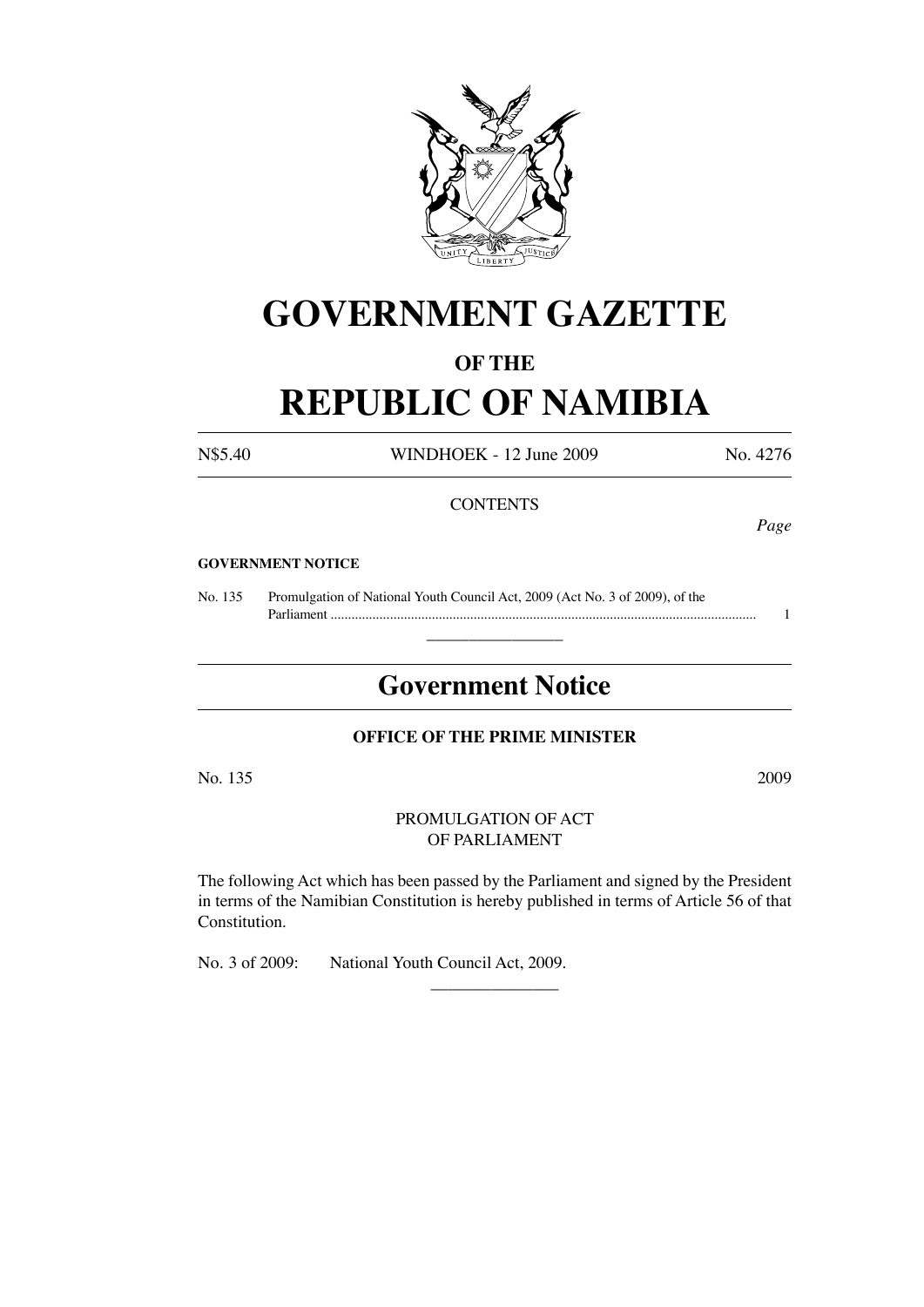### **ACT**

**To provide for the establishment of the National Youth Council and the Youth Development Fund; to provide for the management and administration of the Council and the Fund; to provide for the establishment of youth forums; to provide for the registration of youth organizations and associations as affiliates to the Council; and to provide for incidental matters.**

*(signed by the President on 29 May 2009)*

#### ARRANGEMENT OF SECTIONS

#### PART I PRELIMINARY

#### 1. Definitions

#### PART II NATIONAL YOUTH COUNCIL

- 2. Establishment of Council
- 3. Powers and functions of Council
- 4. Constitution of Council
- 5. General Assembly
- 6. Powers and functions of General Assembly
- 7. Constitution of General Assembly
- 8. Representative Council
- 9. Power and functions of Representative Council
- 10. Constitution of Representative Council
- 11. Meetings of Representative Council
- 12. Board of Council
- 13. Powers and functions of Board
- 14. Constitution of Board
- 15. Terms and conditions of office of member
- 16. Disqualification for appointment as member
- 17. Vacation of office and filling of vacancies
- 18. Committees of Board
- 19. Meetings and decisions of Board and Committee
- 20. Validity of decisions and actions of Board or committee
- 21. Disclosure of interest of Board members and members of committee
- 22. Minutes of proceedings of Board and committee
- 23. Minister may give directives to Board
- 24. Delegation and assignment of powers and functions
- 25. Reports of Council
- 26. Payment of allowances to members of Board and committees
- 27. Executive Chairperson of Council
- 28. Disqualification for appointment as Executive Chairperson
- 29. Vacation of office and filling of vacancy of Executive Chairperson

#### PART III

#### FINANCIAL PROVISION

- 30. Establishment of Youth Development Fund
- 31. Financial year, accounts and audit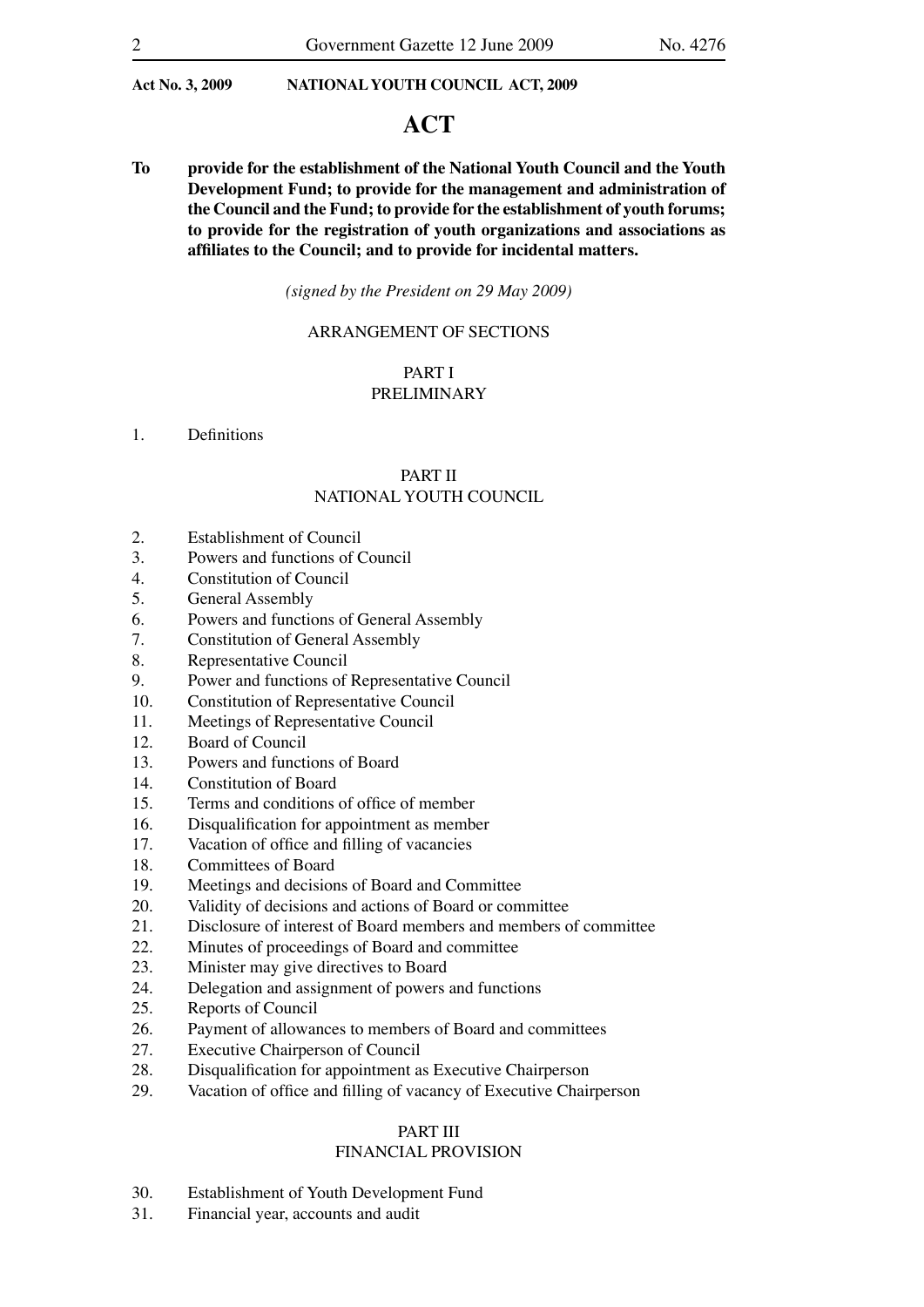- 32. Exemption from payment of tax, duty and other charges
- 33. Utilization of Fund and Accountability
- 34. Liquidation of Fund

#### PART IV ADMINISTRATION OF COUNCIL

- 35. Director of Council
- 36. Disqualification for appointment as Director
- 37. Management Committee of Council
- 38. Meetings of Management Committee
- 39. Staff of Council

#### PART V

#### YOUTH FORUMS

- 40. Regional youth forums
- 41. Constituency youth forums

#### PART VI AFFILIATES

- 42. Registration of youth organizations and associations as affiliates
- 43. Annual reports and financial statements of affiliates

### PART VII

#### GENERAL

- 44. Preservation of secrecy
- 45. Establishment of National Youth Day and Week
- 46. Indemnity
- 47. Transfer of property
- 48. Regulations and rules
- 49. Dissolution of Council
- 50. Short title and commencement

**BE IT ENACTED** by the Parliament of the Republic of Namibia, as follows:

#### PART I PRELIMINARY

#### **Definitions**

**1.** In this Act, unless the context otherwise indicates -

"Board" means the Board of the Council referred to in section 12;

"committee" means a committee of the Board appointed under section 18;

"Council" means the National Youth Council established by section 2;

"Director" means the Director of the Council appointed in terms of section 35;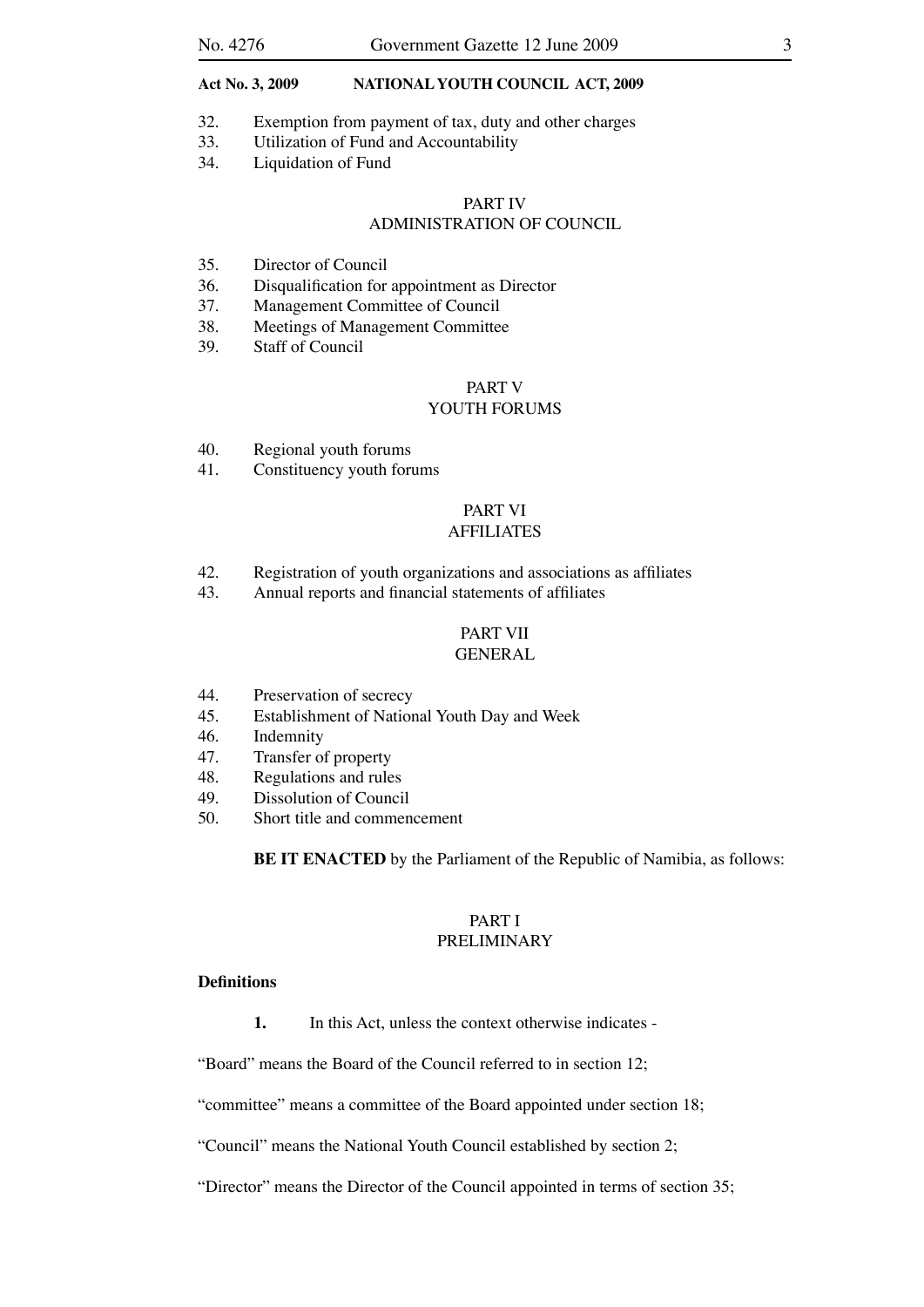"Executive Chairperson" means the Executive Chairperson of the Council elected in terms of section 27;

"Fund" means the Youth Development Fund established by section 30;

"General Assembly" means the General Assembly of the Council referred to in section 5;

"member" means a member of the Board:

"Minister" means the Minister responsible for youth;

"Ministry" means the Ministry responsible for the administration of youth affairs;

"prescribed" means prescribed by regulation made under section 48;

"Representative Council" means the Representative Council referred to in section 8;

"regional youth officer" means a staff member of the Ministry designated by the Minister as a regional youth officer;

"this Act", includes regulations made under section 48; and

"youth" means a young person aged from 16 to 35 years old.

#### PART II

#### NATIONAL YOUTH COUNCIL

#### **Establishment of Council**

**2.** There is established a council to be known as the National Youth Council, and which for all purposes is a juristic person.

#### **Powers and functions of Council**

- **3.** The powers and functions of the Council are -
- (a) to foster among the Namibian youth a spirit of national identity, a sense of patriotism, unity, self respect, and in depth awareness of social, economic, political, educational and cultural prospects and adversities;
- (b) to develop the inherent abilities and capabilities of young people both individually and collectively;
- (c) to encourage literacy and artistic activities among the youth;
- (d) to establish and maintain relations with international youth bodies and national youth structures in other countries;
- (e) to mobilize funds both locally and internationally for the cause of youth development;
- (f) to popularize and advocate the concept of gender equality among the youth;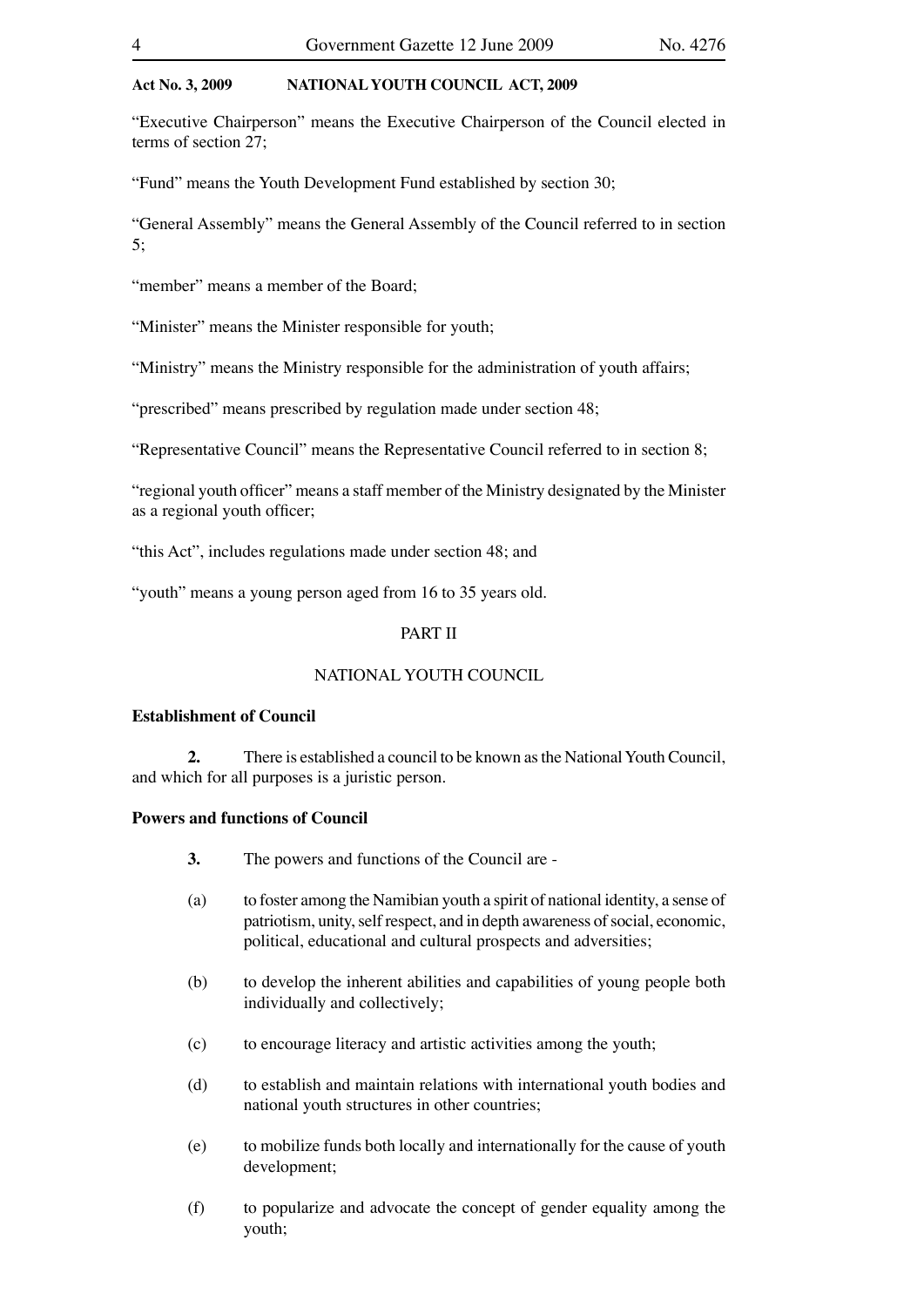#### No. 4276 Government Gazette 12 June 2009 5

#### **Act No. 3, 2009 NATIONAL YOUTH COUNCIL ACT, 2009**

- (g) to initiate youth development projects, programmes and activities with the aim of encouraging the active participation of the youth in the process of their own empowerment;
- (h) to facilitate, implement, monitor and evaluate youth development programmes;
- (i) to pursue advocacy role with regard to the rights and opportunities for the youth with disabilities; and
- (j) to liaise with and advise the Minister on youth matters.

#### **Constitution of Council**

- **4.** The Council consists of -
- (a) the General Assembly;
- (b) the Representative Council; and
- (c) the Board of the Council.

#### **General Assembly**

**5.** The General Assembly is the highest consultative, policy and decision making body of the Council and it meets once in four years.

#### **Powers and functions of General Assembly**

- **6.** The powers and functions of the General Assembly are –
- (a) to formulate general policies of the Council;
- (b) to review the activities of the Board and the Representative Council;
- (c) to elect the Executive Chairperson every fourth year;
- (d) to elect and nominate five persons for appointment as members of the Board every fourth year;
- (e) to adopt operational guidelines of the Council; and
- (f) to consider and, if necessary, implement, proposals made by other governing structures in relation to urgent matters.

#### **Constitution of General Assembly**

- **7.** (1) The General Assembly consists of –
- (a) four delegates from each regional youth forum;
- (b) four delegates from each affiliate; and
- (c) all members of the Board.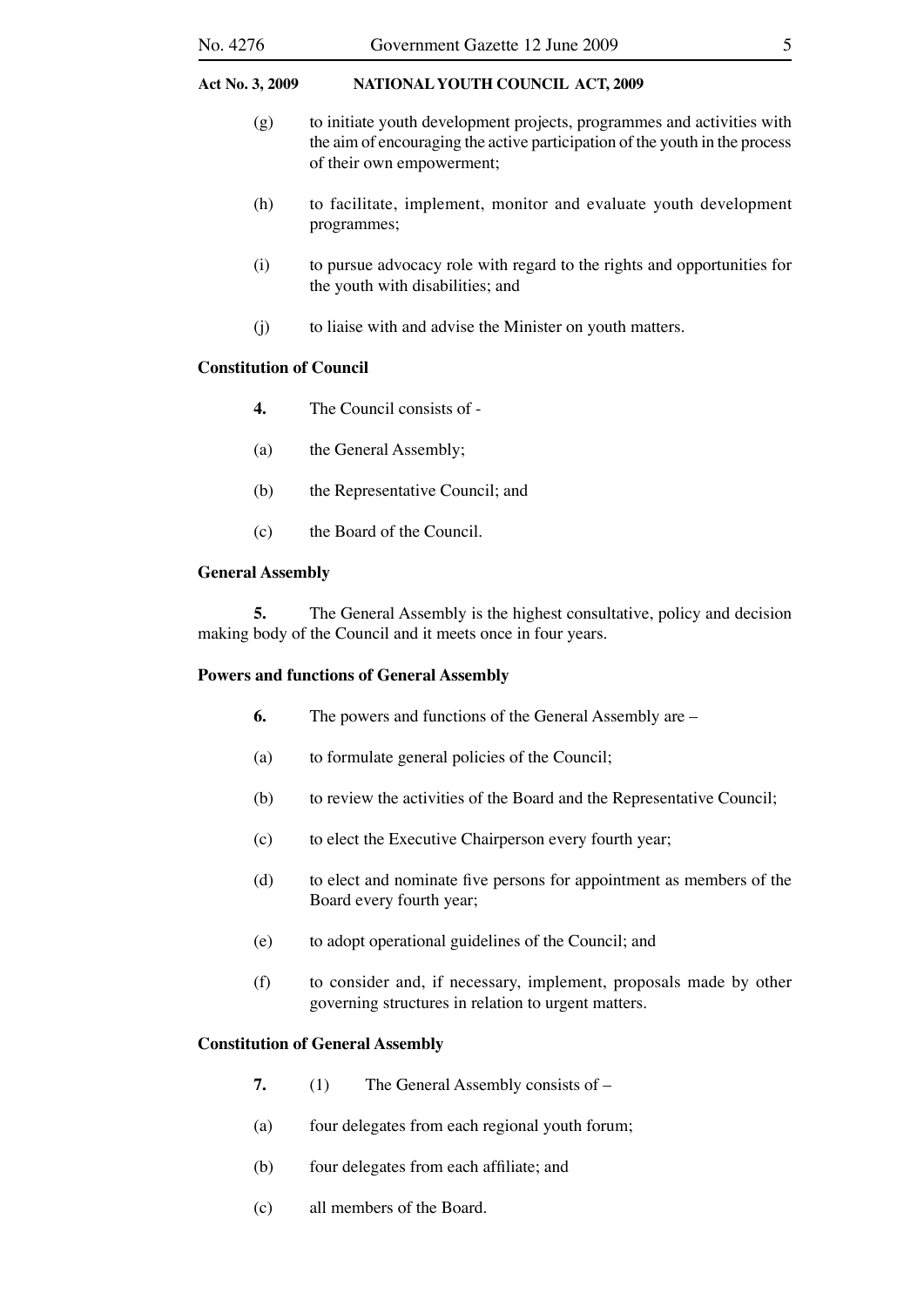(2) The delegates are responsible and accountable to the Council, and as such, their mandate is to serve the Council but not their individual institutions they represent in the Council.

#### **Representative Council**

**8.** The Representative Council is the second highest consultative, policy and decision making body when the General Assembly is not in session.

#### **Powers and functions of Representative Council**

- **9.** The powers and functions of the Representative Council are -
- (a) to advise the Board on any matter relating to the activities of the Council;
- (b) to review and direct the activities of the Executive Chairperson and the Board;
- (c) to recommend to the Minister to reprimand, suspend or discharge any member of the Board, on ground of gross misconduct;
- (d) to consider and take decision on any recommendation made to it by the Board;
- (e) to receive and consider audited financial reports from the Board;
- (f) to help resolve complaints, grievances and disputes affecting affiliates;
- (g) to reprimand, even suspend for a period not exceeding six months, or discharge affiliates found to be in breach of procedures, rules and regulations governing the conduct of affiliates;
- (h) to elect and nominate person for appointment to fill any vacancy that may occur on the Board before the expiry of a term of office; and
- (i) to adopt uniform constitutions for regional youth forums and constituency youth forums, respectively, that spell out their structures, objectives and activities, and that may not be inconsistent with the objectives of this Act.

#### **Constitution of Representative Council**

- **10.** The Representative Council consists of –
- (a) all members of the Board;
- (b) a delegate from each regional youth forum; and
- (c) a delegate from each affiliate.

#### **Meetings of Representative Council**

**11.** (1) Subject to subsection (4), the Representative Council meets once a year.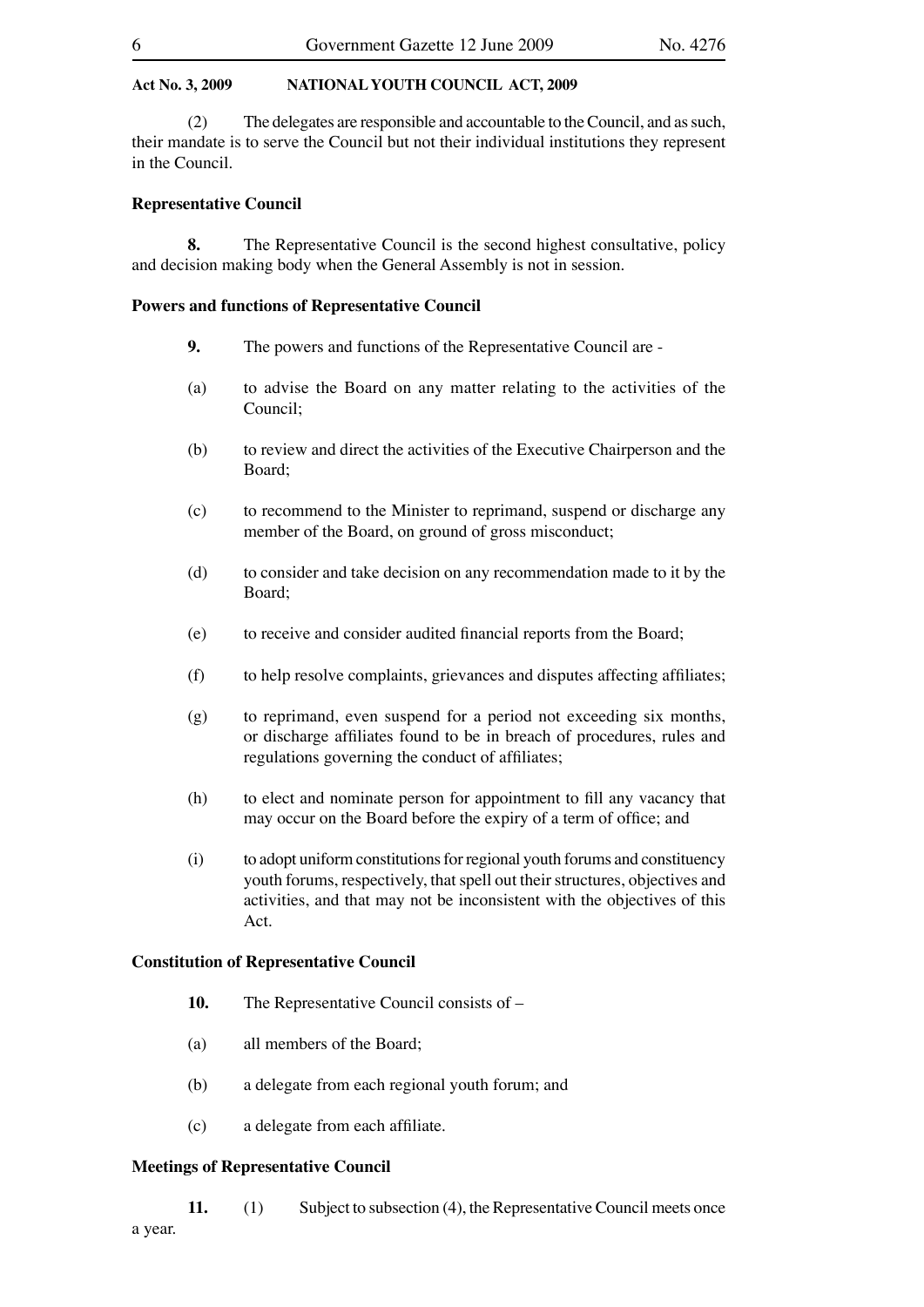(2) Members of the Representative Council must at their first meeting elect one of their members to serve on part-time basis as Chairperson of the Council, and such member -

- (a) must have an understanding of the development, politics and aspirations of the youth in general;
- (b) may not be a member of the Board;
- (c) is elected for a term of four years, and is eligible for re-election at the expiry of that term, subject to a maximum of two terms of office; and
- (d) convenes and presides over meetings of the Council; and
- (e) is, with the necessary changes, subject to the application of sections 28 and 29.
- (3) The Director acts as the secretary to the Representative Council.

(4) The chairperson of the Representative Council must convene a special meeting of the Representative Council if a two-third majority of all members of the Board request the meeting.

(5) The majority of all the members of the Representative Council forms a quorum at any meeting of the Representative Council.

(6) Subject to this Act, if the Chairperson of the Representative Council becomes older than 35 years the Chairperson continues until his or her term of office expires.

#### **Board of Council**

**12.** The Board of the Council is the executive organ of the Council and reports to the Representative Council.

#### **Powers and functions of Board**

- **13.** (1) The powers and functions of the Board are -
- (a) to give policy directions to the Director on the management and administrative affairs of the Council;
- (b) to advise the Minister
	- (i) on the policies, activities and programmes of the Council;
	- (ii) on the establishment, governance and funding of the Council;
	- (iii) on legislation pertaining to youth matters, including amendments to this Act or any other relevant legislation; and
	- (iv) on any matter referred to it by the Minister;
- (c) to appoint, subject to this Act, such persons as it may consider necessary to perform the functions and conduct the affairs of the Council;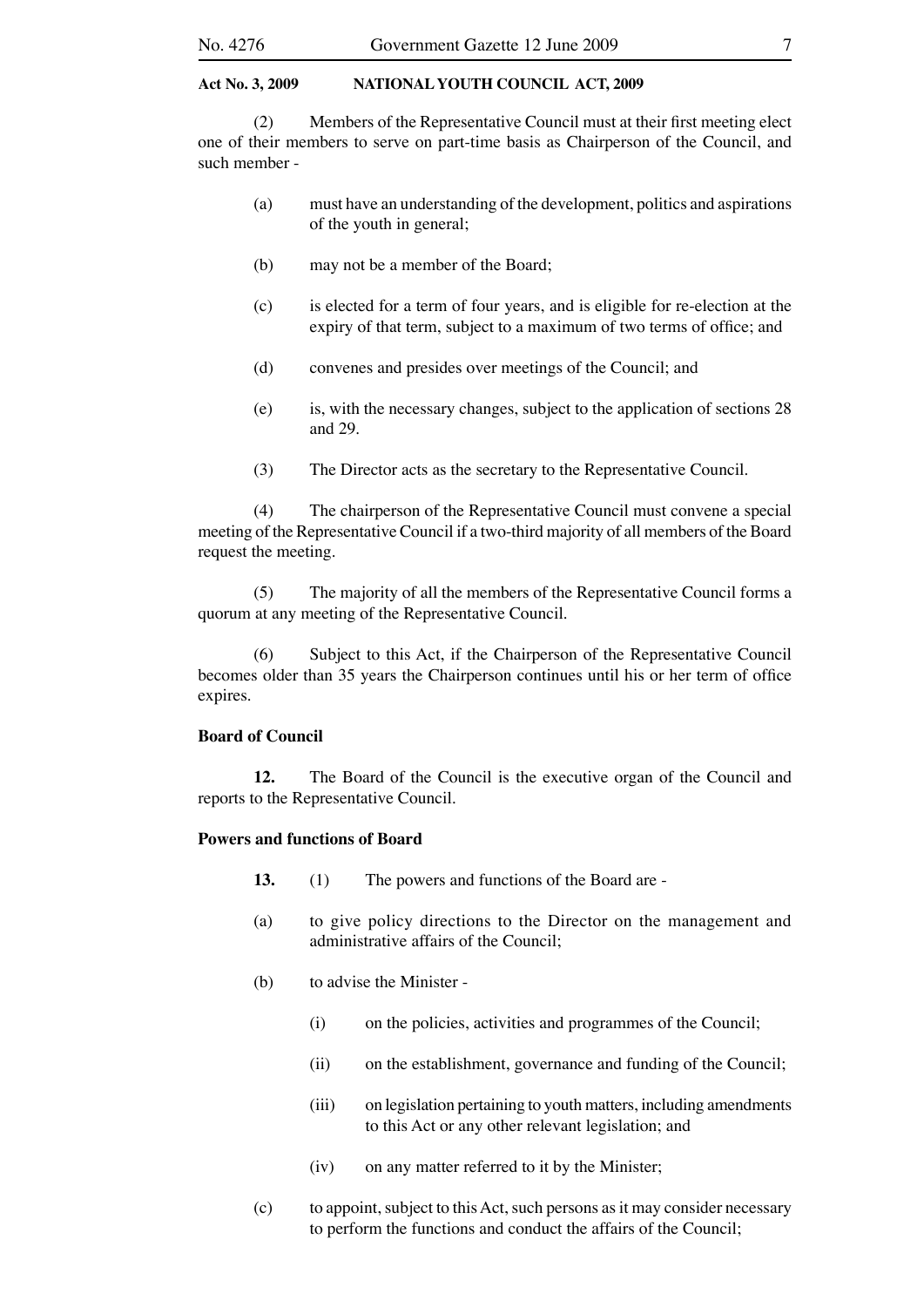- (d) to suspend or discharge any person appointed by it under this Act;
- (e) with the approval of the Minister made in agreement with the Minister responsible for finance, to pay such remuneration and allowances to the employees of the Council as it may determine;
- (f) to grant such leave of absence to employees of the Council;
- (g) to purchase, hire or otherwise acquire, sell, let or otherwise dispose of or hypothecate, pledge or otherwise deal with any movable property or immovable property or any right in or over movable property, but, in the case of immovable property, with the prior approval of the Minister and the Minister responsible for finance;
- (h) to enter into commercial arrangement with any person, including incorporate body, and in particular it may -
	- (i) enter into joint business ventures;
	- (ii) establish the Council's own corporate bodies in which it is the sole or majority shareholder;
	- (iii) purchase shares or other interests in existing corporate bodies;
- (i) to invest, in accordance with the investment policy approved by the Minister in agreement with the Minister responsible for finance, money or any other asset which is not required for immediate use;
- (j) to enter into any contract with any person to give effect to any provision of this Act; and
- (k) with the concurrence of the Minister, to accept donations made to the Council by any person or body.
- (2) To enable the Board to perform its functions, the Board may -
- (a) appoint any person or body to investigate matters relating to any matter provided for in this Act as it may consider necessary;
- (b) enter into an agreement with any person or body for the performance of any specific act or function or rendering of specific service; or
- (c) enter into any other contract or agreement for a legitimate purpose.

(3) The Board may delegate or assign, either in general or in particular, any power or function conferred or imposed upon the Board by or under this Act to the Director subject to such conditions and restrictions as it may determine.

(4) The Board is not divested or relieved of any power or function delegated or assigned under subsection (3), and –

- (a) may withdraw or amend such delegation or assignment at any time; or
- (b) without prejudice of rights, may set aside or vary any decision made in the exercise of such power at any time.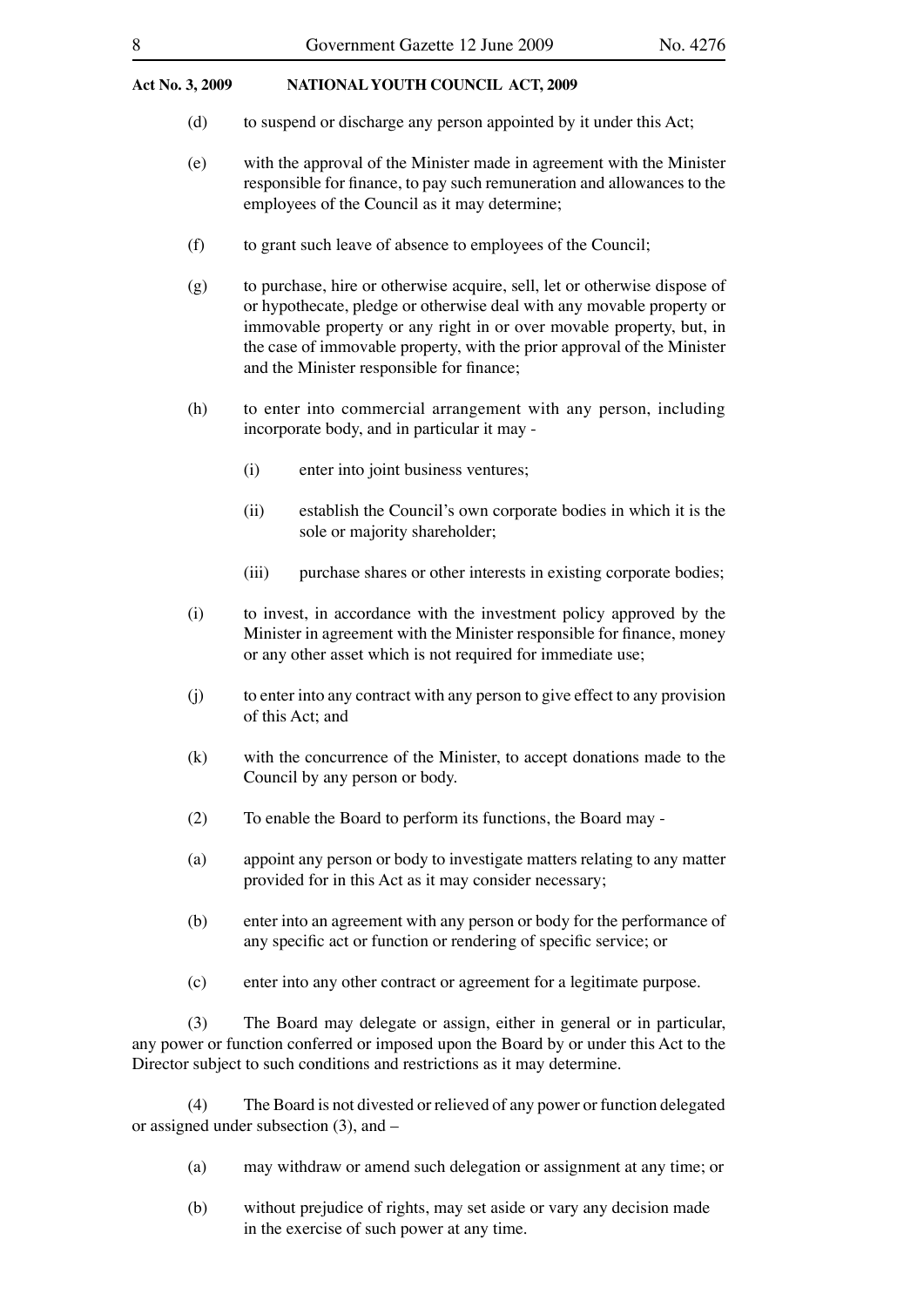(5) In performing the functions in terms of this Act, the Board must, when necessary, consult and co-operate with ministries, offices and agencies as defined in the Public Service Act, 1995 (Act No.13 of 1995), and statutory bodies, having objectives and functions similar or related to the objectives and functions of the Council.

#### **Constitution of Board**

**14.** (1) The Board consists of nine members, aged from 16 to 35 years of age, and apart from the Executive Chairperson who is a member by virtue of his or her office and also the chairperson of the Board, members are appointed by the Minister as follows -

- (a) a person nominated by the National Federation of Persons with Disabilities;
- (b) five persons nominated by the General Assembly, and of whom at least two must be females; and
- (c) two persons nominated by the Ministry, and of whom one must be from a marginalized group.

(2) The persons referred to in subsection  $(1)$  must be nominated on the basis of their experience and ability in dealing with the youth and youth development or any other related matter.

(3) For the purposes of appointment of persons as members of the Board, the Minister must invite the bodies referred to in subsection (1) in writing to nominate persons for appointment within a period specified in the invitation.

(4) If a nomination referred to in subsection (3) is not received by the Minister within the period specified in the invitation, the Minister must appoint such person after consultation with the relevant category.

#### **Terms and conditions of office of member**

**15.** Subjects to section 17, a member holds office for a term of four years and is eligible for re-appointment at the expiration of that term, subject to a maximum of two terms of office.

#### **Disqualification for appointment as member**

**16.** A person does not qualify for appointment or to hold office as a member if the person -

- (a) is not a Namibian citizen;
- (b) is an unrehabilitated insolvent;
- (c) is mentally unfit;
- (d) is a member of Parliament or of a regional council or local authority council; or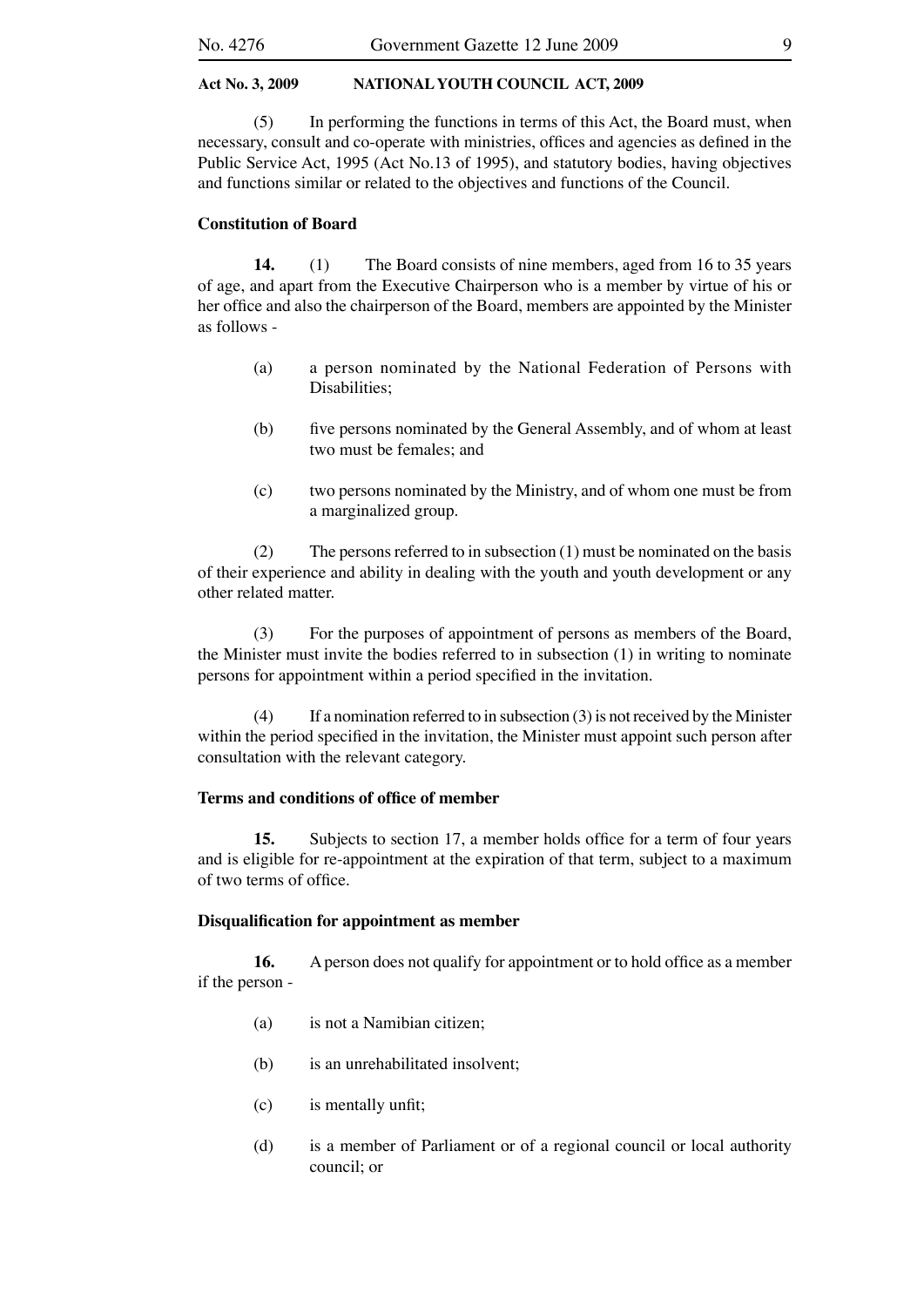(e) within the period of 10 years before the date of the proposed appointment, has been convicted of an offence and sentenced to a period of imprisonment without the option of a fine.

#### **Vacation of office and filling of vacancies**

- **17.** (1) A member vacates office, if he or she -
- (a) resigns from the Board after giving the Minister 30 days' written notice of the member's intention to resign;
- (b) is convicted of an offence and sentenced to a period of imprisonment without the option of a fine;
- (c) has been absent without the permission of the Board from three consecutive meetings of the Board of which the member was given no less than seven days' written notice;
- (d) becomes disqualified in terms of section 16 to hold office as a member; or
- (e) is removed from office by the Minister under subsection (2).

(2) The Minister may remove a member from the office on recommendation of the Board or on his or her own initiative, if the member -

- (a) is guilty of misconduct that renders him or her unsuitable to act as a member;
- (b) fails to comply with or contravenes this Act; or
- (c) is by reason of illness or for any other reason incapable of acting as a member.

(3) If a member dies or vacates office, the vacancy must be filled for the unexpired portion of office of the member in the manner and under conditions contemplated in section 14.

(4) Subject to this Act, if a member becomes older than 35 years such member continues until his or her term of office expires.

#### **Committees of Board**

**18.** (1) The Board may appoint any committee as the Board thinks necessary to exercise such powers and perform such functions as the Board, under subsection (4), may delegate or assign.

(2) A committee appointed under subsection (1) consists of such members of the Board, and may include such persons not being members of the Board ad who are not disqualified in terms of section 16, as the Board may appoint to the committee.

(3) The Board must appoint a member of the Board to be the chairperson of a committee.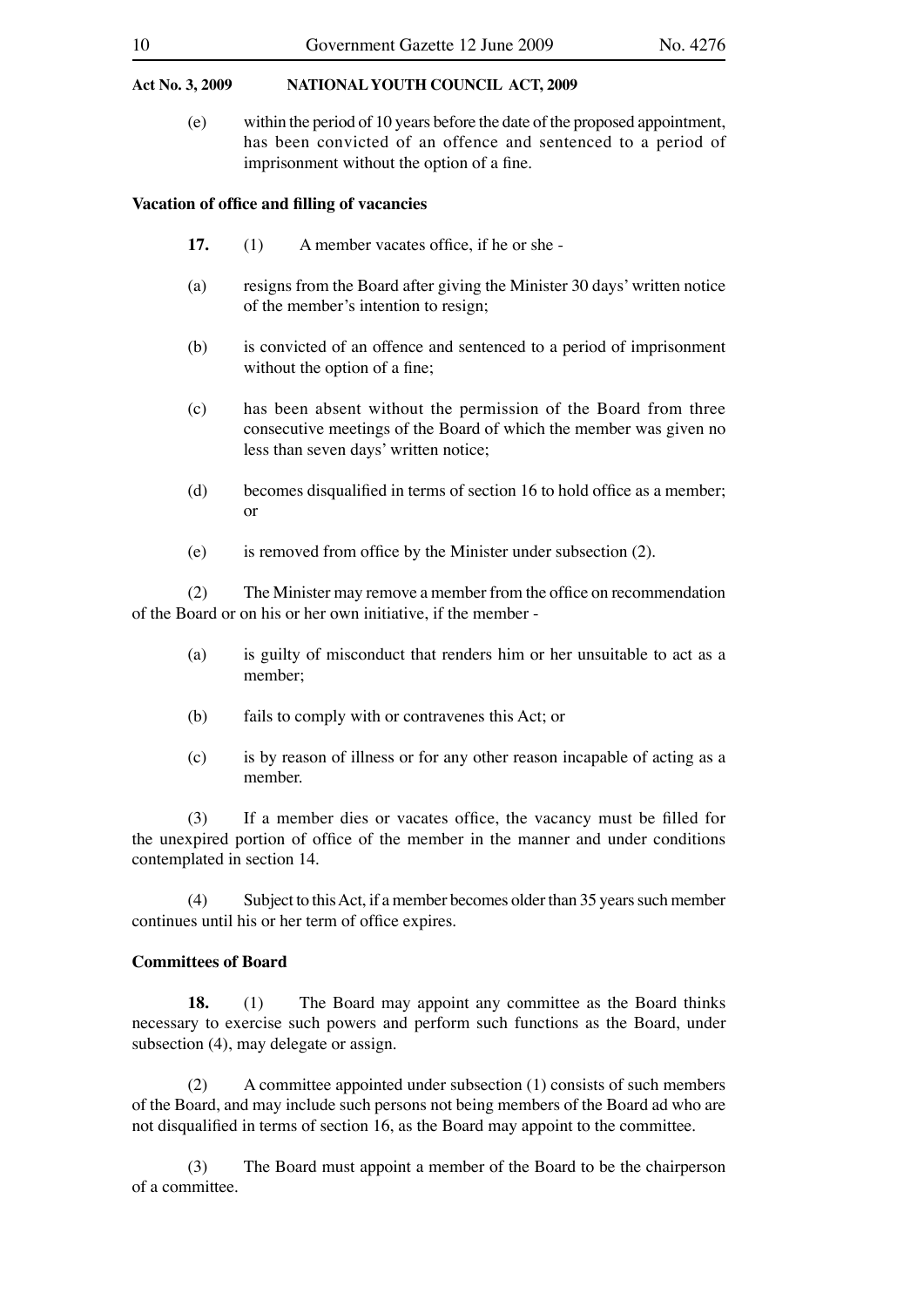(4) The Board may delegate any power or assign any function conferred or imposed upon the Board by or under this Act to a committee subject to such conditions as the Board may determine.

(5) The Board is not divested or relieved of any power or function delegated or assigned under subsection (4).

(6) The Board, at any time and without prejudice of rights, may vary or set aside any decision made by a committee in the exercise of a power delegated under subsection (4).

(7) The chairperson of the Board may convene a meeting of a committee at any time and place.

(8) The Board may dissolve or reconstitute a committee at any time.

#### **Meetings and decisions of Board and committee**

- **19.** (1) The Board must –
- (a) meet at least four times a year; and
- (b) hold its first meeting on a date and at a place and time as the Minister may determine and thereafter the Board, subject to subsection (4), may hold its meetings on dates and at places and times as it may determine.

(2) The chairperson of the Board, at the first meeting of the Board, must facilitate the election of a vice-chairperson of the Board from amongst the Board members.

(3) The vice-chairperson of the Board presides over meetings of the Board in the absence of the chairperson.

- (4) The chairperson of the Board -
- (a) may at any time convene a special meeting of the Board; and
- (b) on the written request of the Minister or of no less than three Board members, must convene a special meeting of the Board, which meeting must be convened on a date not later than 30 days after the chairperson's receipt of the request.

(5) A written notice convening any special meeting in terms of subsection (4) must -

- (a) be sent to each member at least 48 hours before the date of the meeting; and
- (b) specify the business for which a meeting has been convened.

(6) The Board, at a special meeting convened in terms of subsection (4), may not discuss any business other than the business specified in the written notice of that meeting.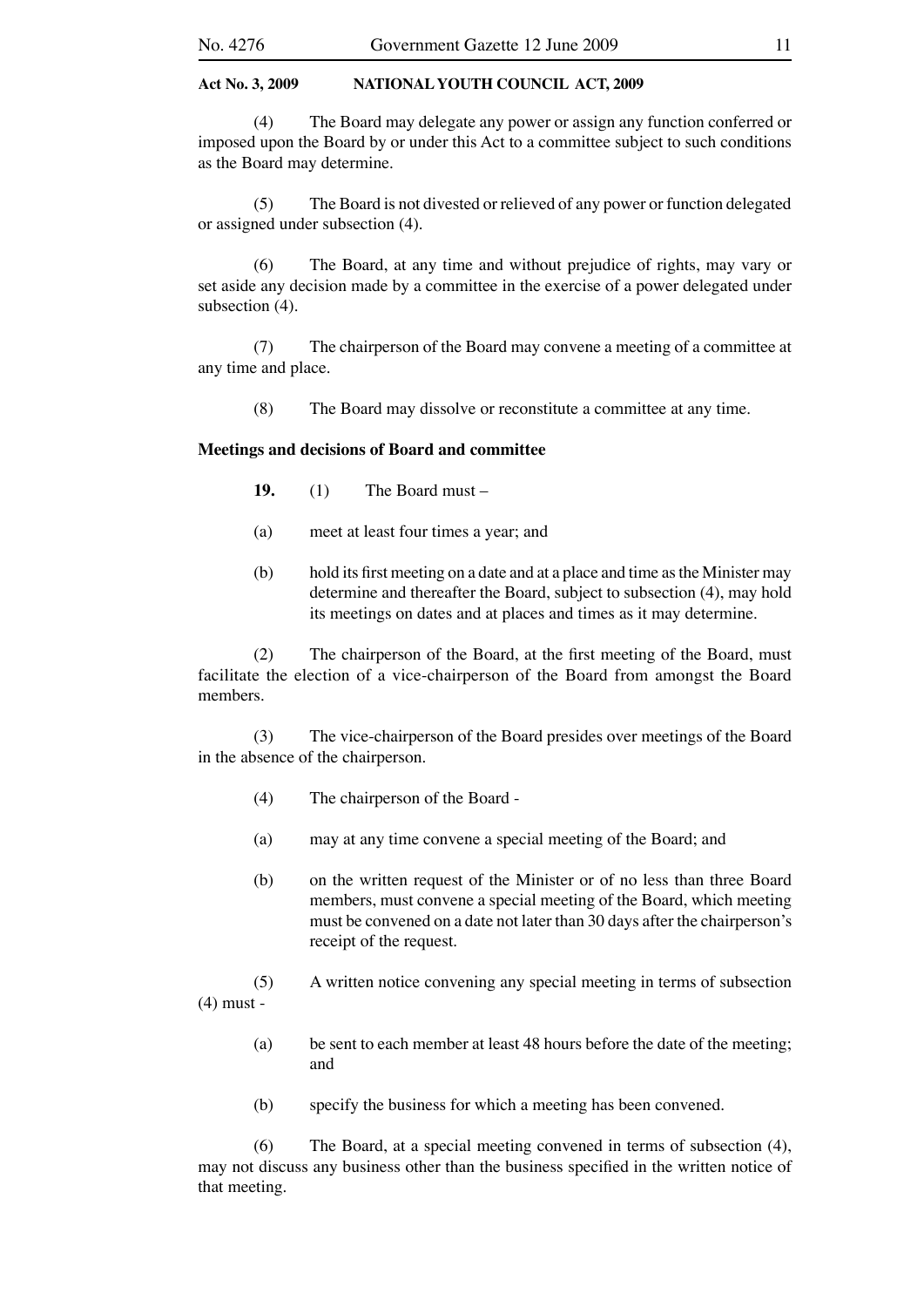(7) If the chairperson and vice-chairperson of the Board are both absent from a meeting, the members present, may elect a member to preside at the meeting as chairperson.

(8) The majority of all members or of all members of a committee forms a quorum at any meeting of the Board or committee.

(9) A decision of the majority of the members or of the members of the committee present and voting at any meeting of the Board or committee constitutes a decision of the Board or committee, and in the event of any equality of votes at any meeting, the member presiding has a casting vote in addition to a deliberative vote.

(10) Subject to subsection (11), a proposal circulated among all members of the Board and agreed to in writing by the majority of all members -

- (a) has the same effect as a resolution passed at a duly constituted meeting of the Board; and
- (b) must be incorporated in the minutes of the next meeting of the Board.

(11) If a member requires that a proposal referred to in subsection (10) be placed before a meeting of the Board, the proposal must be so placed.

(12) The Board may make rules governing procedures at meetings of the Board and committees.

#### **Validity of decisions and acts of Board and committee**

**20.** A decision of the Board or a committee or an act done under the authority of the Board or a committee is not invalid solely on the ground that a disqualified person acted as a member at the time the decision was taken or the act was authorized, if the duly appointed members of the Board or committee who were present at the meeting constituted a quorum and a decision was made in accordance with section 19.

#### **Disclosure of interest of members of Board and committee**

**21.** (1) If a member of the Board or a committee has any direct or indirect interest in any matter which is the subject of consideration at the meeting of the Board or committee, and that matter may cause a conflict of interest to arise, the member -

- (a) must disclose the nature of the interest to the Board or committee before or at the commencement of the meeting; and
- (b) may not participate in the meeting, unless the other members, after considering the disclosure made in terms paragraph (a) direct otherwise.

(2) If at any stage during a meeting of the Board or a committee it appears that a member or member of a committee has or may have any interest which may cause a conflict of interest to arise, the member must as soon as possible –

(a) fully disclose the nature of such interest; and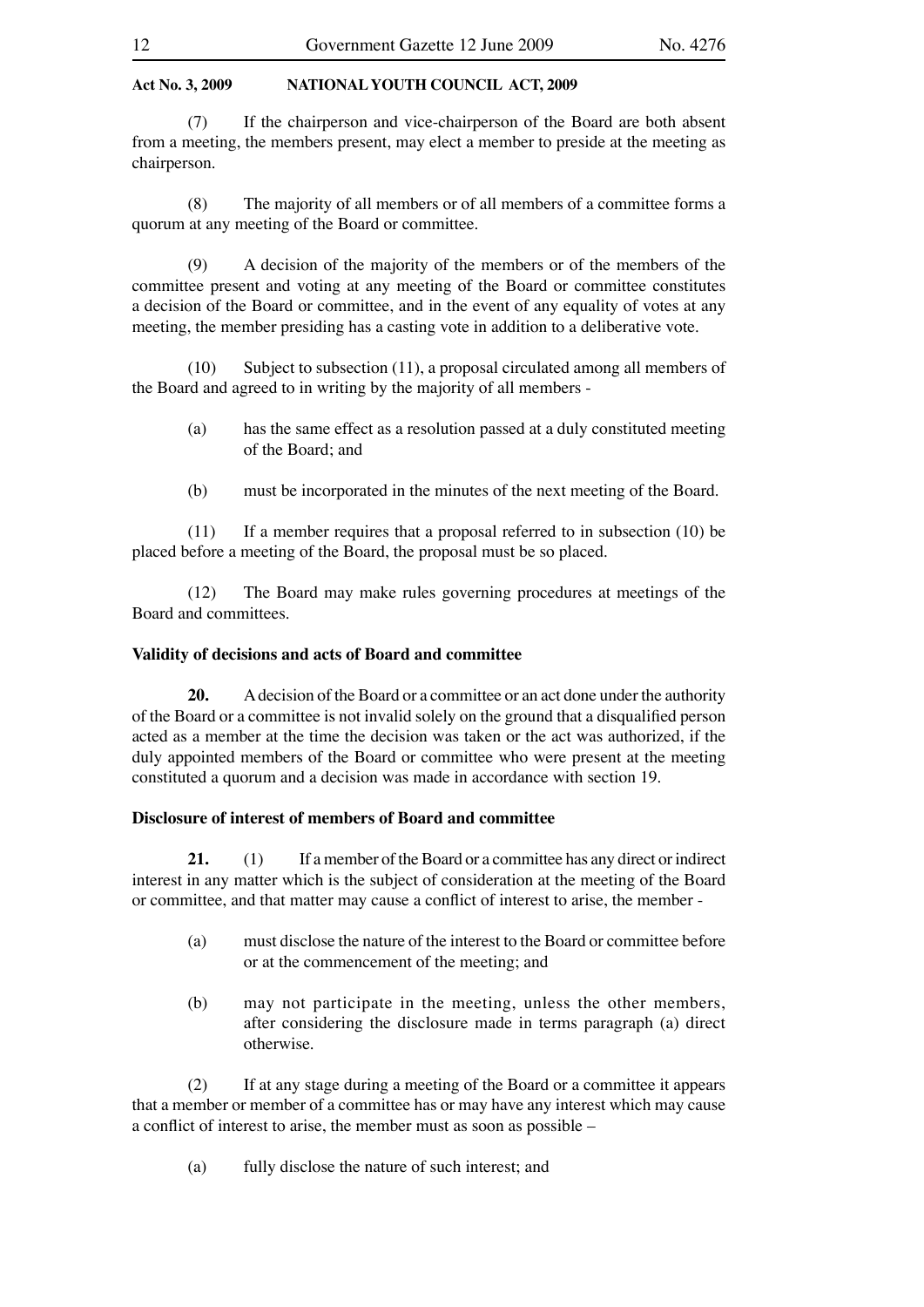(b) leave the meeting to enable the remaining members to consider the disclosure and determine whether the member is excluded from participating in the meeting by reason of a conflict of interests.

(3) A disclosure by a member or a member of a committee in accordance with subsection (1) or (2), and a decision taken by the members or members of the committee in connection with such disclosure must be recorded in the minutes of the meeting concerned.

(4) A decision on a matter taken by the Board or a committee at a meeting where a member or member of a committee took part in contravention of subsection (1) or (2) must be cancelled and the matter reconsidered at the ensuing meeting of the Board or committee.

(5) Despite subsection (4), a member of the Board or a member of a committee who contravenes or fails to comply with subsection (1) or (2) commits an offence and is liable to a fine not exceeding N\$8 000 or to imprisonment not exceeding a period of two years, or to both such fine and such imprisonment.

#### **Minutes and proceedings of Board and committee**

**22.** (1) The Board or a committee must cause minutes of all proceedings and decisions taken at every meeting of the Board or committee to be entered in books kept for the purpose.

(2) Any minutes referred to in subsection (1) purport to be signed by the chairperson of the meeting to which the minutes relate or by the chairperson of the ensuing meeting of the Board or committee must be accepted for all purposes as *prima facie* evidence of the proceedings of or decision taken at the meeting concerned.

#### **Minister may give directives to Board**

23. (1) Subject to subsection (2), the Minister may give the Board such written directives of a general character relating to the exercise of the Board's functions as appears to the Minister necessary in the public interest.

(2) Before giving the Board any directive under subsection (1), the Minister must inform the Board of the proposed directive and the Board must submit in writing to the Minister its views on the proposal, including the possible effects on the finances and other resources of the Council.

(3) Where the Minister has given a directive in terms of subsection (1), the Board must ensure that the directive and any views it has expressed thereon in terms of subsection (2) are set out in its reports.

#### **Delegation and assignment of powers and functions**

**24.** (1) The Board, in writing and subject to such conditions or restrictions as it may impose, may delegate any power or assign any function conferred or imposed on it or on the Council by or under this Act to the Director except the power to make rules.

(2) The Board is not divested or relieved of the power or function delegated or assigned under subsection (1) and it may at any time -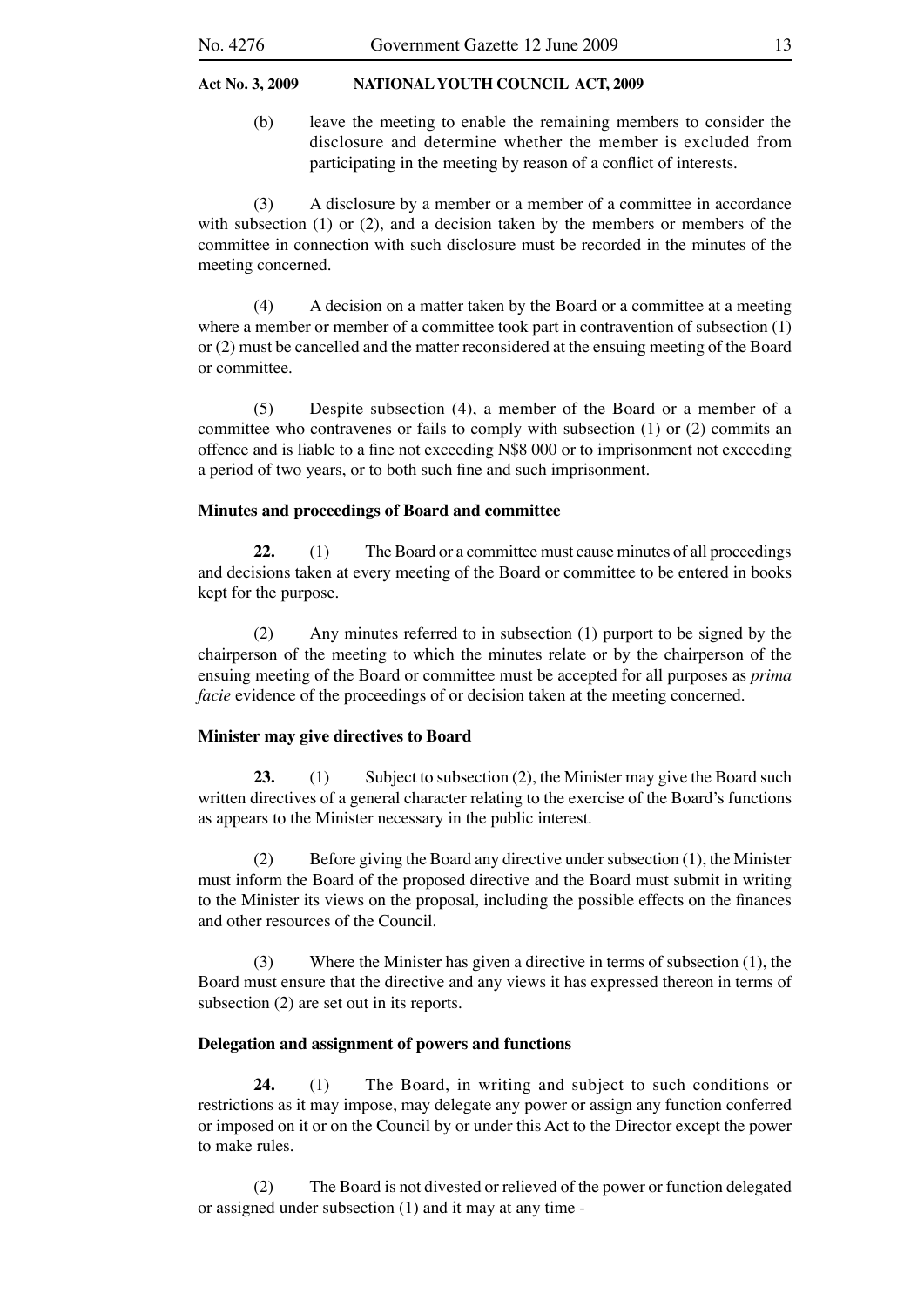- (a) withdraw or amend any such delegation or assignment; or
- (b) without prejudice of any right, set aside or vary any decision made in the exercise of such power.

#### **Reports of Council**

**25.** (1) As soon as practicable but not later than six months after the end of each financial year of the Council, the Board must submit to the Minister an annual report on the affairs and activities of the Council.

(2) The Board must submit such other reports and particulars relating to the properties, affairs and activities of the Council as the Minister may require, or as the Board may consider necessary, at any time.

- (3) On receipt of the annual report referred to in subsection (2), the Minister must -
	- (a) if the National Assembly is in session, table the annual report together with the report of the Auditor-General referred to in section 31(4) in the National Assembly within 30 days of receipt; or
	- (b) if the National Assembly is not in session, table the annual report together with the report of the Auditor-General referred to in section 31(4) in the National Assembly within 30 days after the commencement of the next session.

#### **Payments of allowances to members and members of committees**

**26.** Board members and members of committees who are not in fulltime employment of the State must be paid from the Fund such allowances, including travel and subsistence allowances as the Representative Council, in agreement with the Minister, and the Minister responsible for finance, may determine.

#### PART II EXECUTIVE CHAIRPERSON OF COUNCIL

#### **Executive Chairperson of Council**

**27.** (1) The General Assembly must elect a person to serve on fulltime basis as Executive Chairperson of the Council.

- (2) The Executive Chairperson is the political head of the Council and -
- (a) must be a person who understands the development, politics, and aspirations of the youth in general; and
- (b) is elected for a term of four years, and is eligible for re-election at the expiry of that term, subject to a maximum of two terms of office.

(3) Apart from being the chairperson of the Board, the Executive Chairperson presides over meetings of the General Assembly.

(4) Subject to this Act and directives of the Minister, the Executive Chairperson must ensure -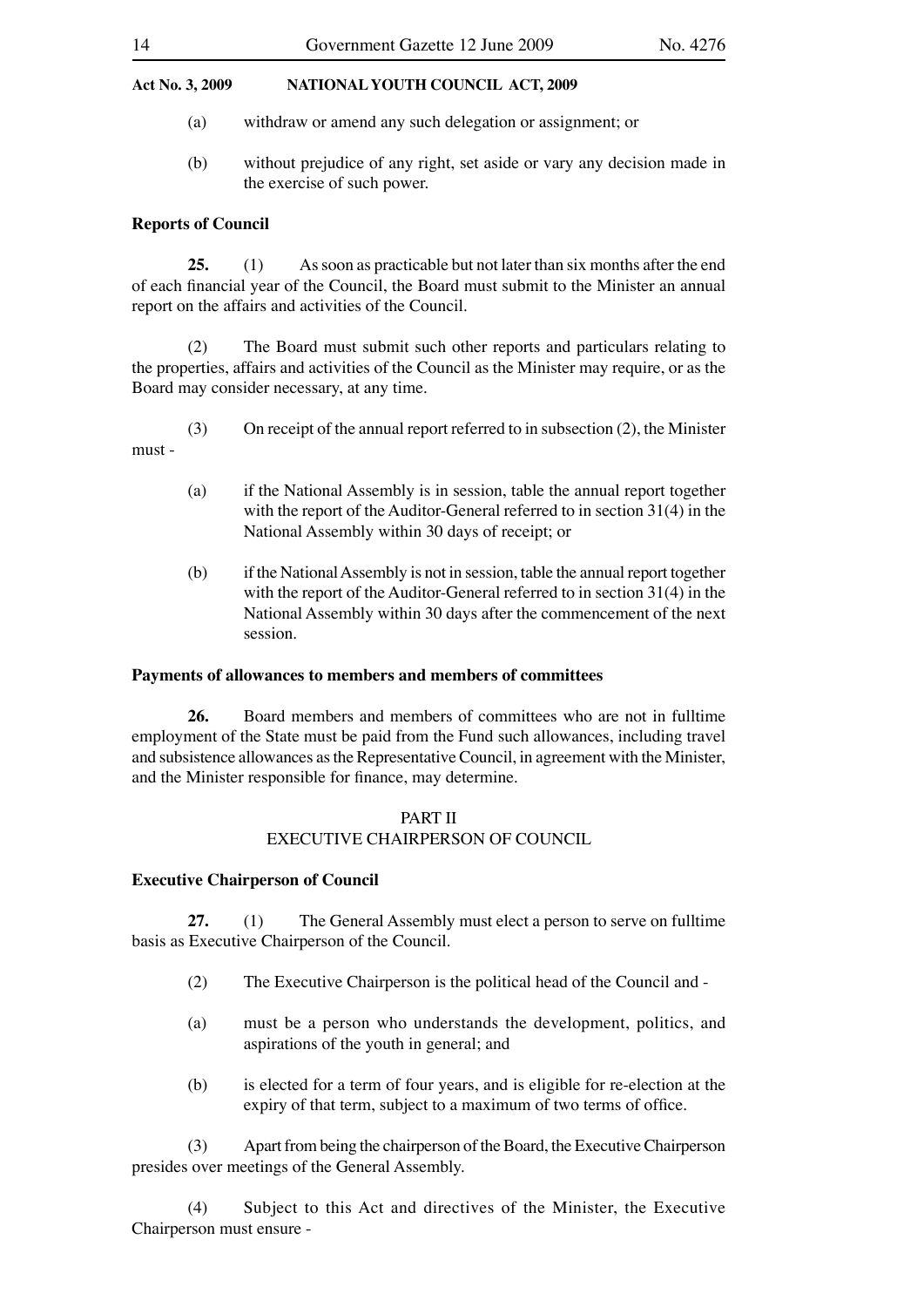- (a) that the operations, undertakings and properties of the Council are properly managed;
- (b) that the decisions of the General Assembly, the Representative Council and the Board are properly implemented; and
- (c) that the administration of the Council is properly run.

#### **Disqualification for appointment as Executive Chairperson**

**28.** A person does not qualify for appointment or to hold office as Executive Chairperson, if the person -

- (a) is not a Namibian citizen;
- (b) is an unrehabilitated insolvent;
- (c) is mentally unfit;
- (d) is a member of Parliament, regional council or local authority council; or
- (e) within the period of 10 years before the date of the proposed appointment, has been convicted of an offence and sentenced to a period of imprisonment without the option of a fine.

#### **Vacation of office and filling of vacancy of Executive Chairperson**

- **29.** (1) The Executive Chairperson vacates office, if he or she -
- (a) resigns from office after giving the Representative Council a 30 days' written notice of his or her intention to resign;
- (b) is convicted of an offence and sentenced to a period of imprisonment without the option of a fine;
- (c) becomes disqualified in terms of section 28 to hold office as Executive Chairperson; or
- (d) is removed from office by the Representative Council under subsection (2).

(2) The Representative Council may remove the Executive Chairperson from office on recommendation of the Board, if he or she –

- (a) is guilty of misconduct that renders him or her unsuitable to act as Executive Chairperson;
- (b) fails to comply with or contravenes this Act; or
- (c) is by reason of illness or for any other reason incapable of acting as a member.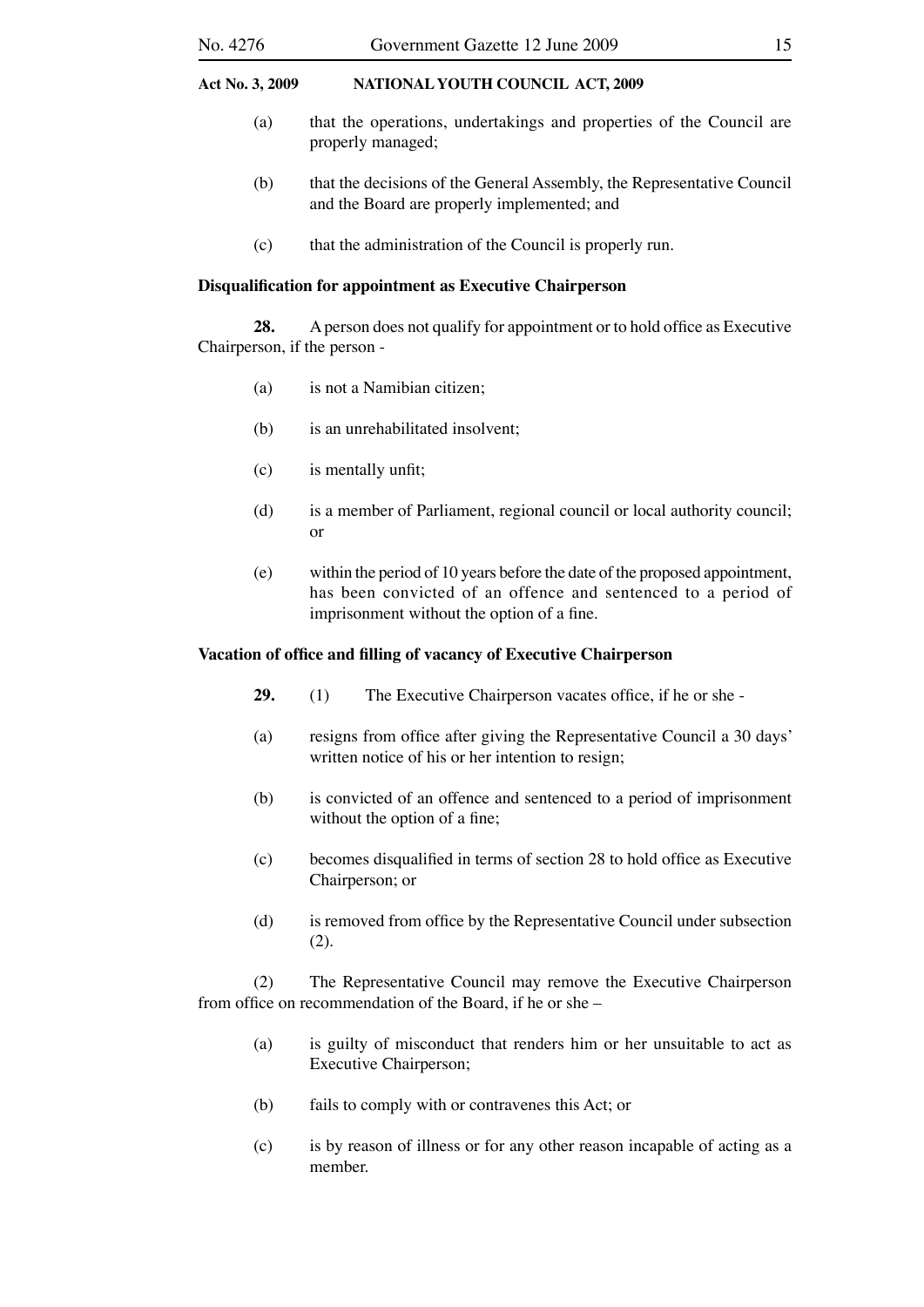(3) The Board may only establish a position under paragraph (a) or (b) of subsection (2) after the Board having heard the story of the Executive Chairperson in a proper hearing.

(4) If the Board is of the view that the Executive Chairperson ought to be removed from office under subsection (2)(c), the Board, before making a recommendation to that effect to the Representative Council, must –

- (a) notify the Executive Chairperson, in writing, of the grounds on which it is considered he or she ought to be removed from office;
- (b) provide the Executive Chairperson with an opportunity to make representations either orally or in writing or both; and
- (c) consider any representations made by the Executive Chairperson.

(5) If an Executive Chairperson dies or vacates office, the vacancy must be filled for the unexpired portion of office of the Executive Chairperson in the manner and under conditions contemplated in section 27.

#### PART III

#### FINANCIAL PROVISIONS

#### **Establishment of Youth Development Fund**

**30.** (1) There is established a fund to be known as the Youth Development Fund and its object is the funding of the Council's activities, programmes and projects for the promotion of youth development.

- (2) The Fund consists of -
- (a) money appropriated by Parliament for the purpose of the Council;
- (b) money generated by the Council from its revenue making activities such as the sale of products made or produced through programmes or projects undertaken or services rendered by it;
- (c) interest received from investments made by the Council;
- (d) donations or contributions received by the Council from any source with prior approval of the Minister responsible for Finance; and
- (e) money lawfully received from any other source.

(3) The Fund is managed and controlled by the Board in accordance with an estimate of income and expenditure prepared by the Board and approved by the Representative Council in agreement with the Minister in respect of each financial year of the Council.

(4) No expenditure payable from the Fund may be incurred except in accordance with the approved estimate of expenditure referred to in subsection (3).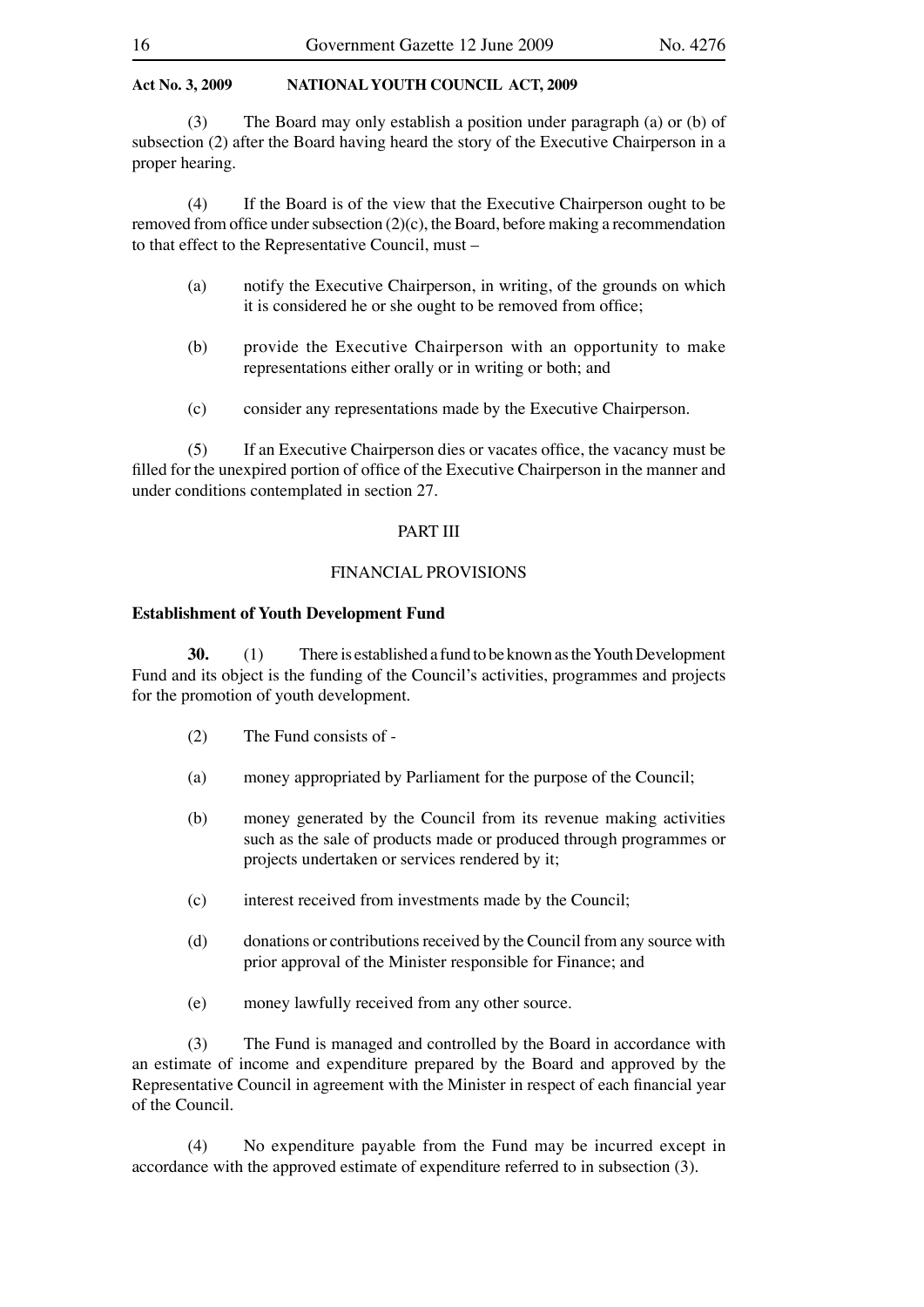(5) The Board must open and maintain banking accounts in the name of the Fund with the banking institutions or building societies registered in terms of the laws governing banking institutions and building societies in Namibia or the Post Office Savings Bank controlled and managed by the Namibia Post Limited -

- (a) into which must be deposited all moneys accruing to and received by or on behalf of the Council for the benefit of the Fund in terms of this Act or any other law;
- (b) from which must be paid
	- (i) all expenditure in connection with the performance of the functions of the Council; and
	- (ii) any amount with which the Fund is charged in terms of this Act;
- (c) from which no money may be withdrawn, except by means of a cheque or other instrument signed by such person or persons as may be authorized by the Board.

(6) The Board, in the manner approved by the Minister in agreement with the Minister responsible for Finance, may invest any money standing to the credit of the Fund which is not required for immediate use.

(7) The Board, on application made to it or of its own accord and on such conditions as it may determine, may give financial assistance from the Fund to any person, youth club, youth organizations or associations or affiliates for any purposes contemplated in subsection (1).

(8) For the purpose of giving financial assistance in terms of subsection (7), the Board may require from the recipient or recipients contemplated in that subsection in relation to whom or to which such assistance is being considered -

- (a) to furnish the Board with such particulars and information as the Board may require; or
- (b) to submit to the Board such books, documents, statements and records as the Board may require.

(9) The Board may require a beneficiary of any financial assistance under subsection (7) to furnish it with -

- (a) such particulars and information; or
- (b) such documents, statements or records,

in respect of the appropriation of the money paid to such beneficiary under that subsection, as the Board may require.

(10) Any unexpended balance in the Fund at the end of the financial year of the Council must be carried forward as a credit in the Fund to the next financial year.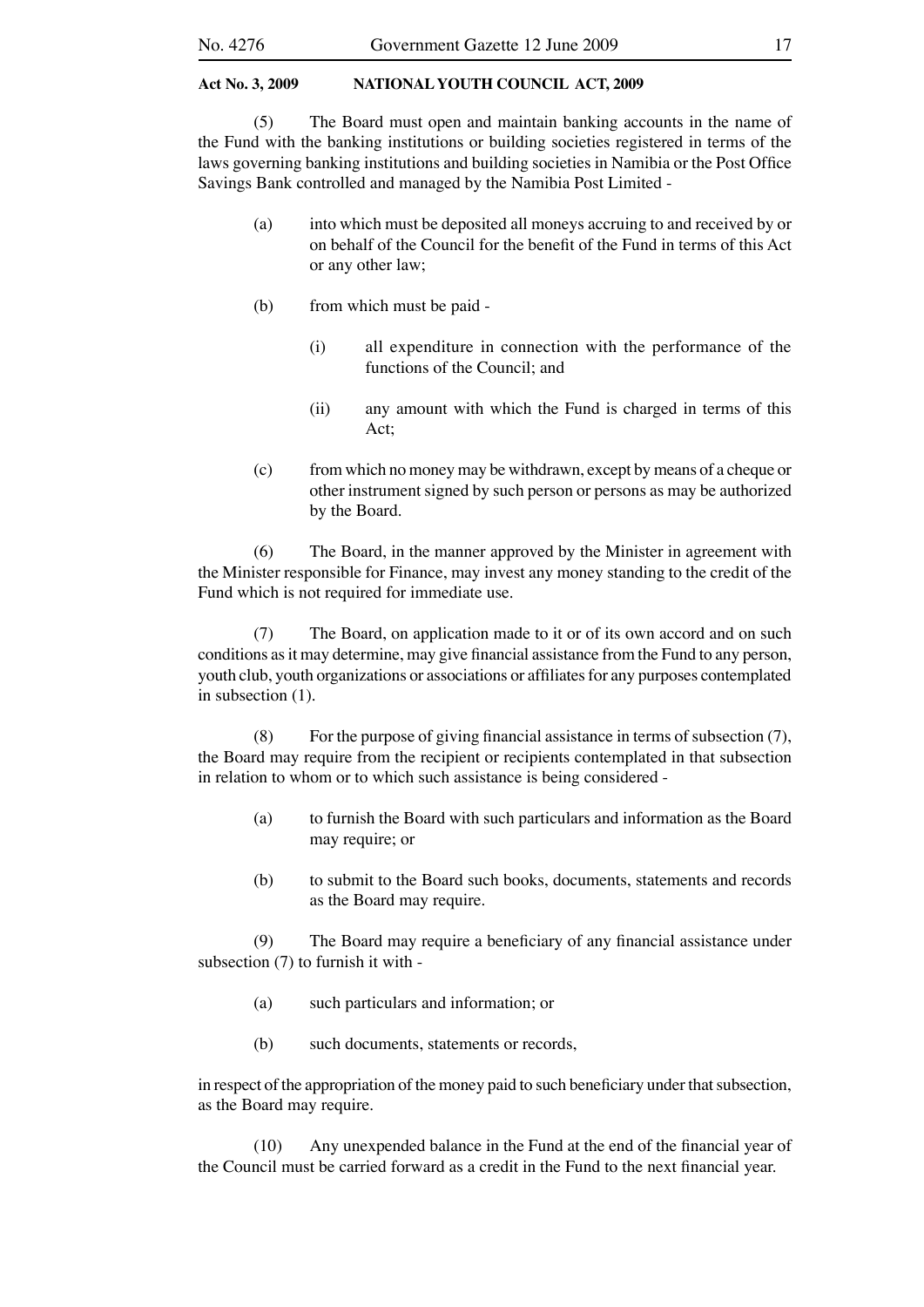#### **Financial year, accounts and audit**

**31.** (1) The financial year of the Council ends on 31 March in each year.

(2) The Board must cause to be kept proper books of account and financial information relating to all affairs and activities of the Council so as to, at all times, present fairly and reflect correctly all the financial transactions and the financial position of the Council.

(3) As soon as practicable after the end of each financial year but not later than three months, the Board -

- (a) must cause to be prepared
	- (i) financial statements in respect of the financial year concerned; and
	- (ii) a report on the affairs and activities of the Council during the financial year concerned;
- (b) must submit all financial accounts and statements to the Auditor-General for audit.

(4) The Auditor-General must transmit the audited accounts, his or her certificate and a report in connection with any investigation, examination and auditing carried out by him or her under this Act or the State Finance Act to the Minister for tabling in accordance with section 25, and must transmit a copy thereof to the Board.

#### **Exemption from payment of tax, duty and other charges**

**32.** Despite anything to the contrary in any law, the Council is not liable to pay -

- (a) any tax or charge on its income; and
- (b) transfer duty or stamp duty in any transaction for which such duty is payable.

#### **Utilization of funds and accountability**

**33.** (1) Money allocated to or standing to the credit of the Fund may only be utilized by the Council for the purposes approved in terms of section 30(3) and for financing , among others -

- (a) the programmes, projects and other activities of the Council;
- (b) the activities of the Board; and
- (c) the administration of the Fund.

(2) Any amount of money withdrawn from the Fund under subsection (1), or any property of the Council that is allocated, must be so withdrawn or allocated, as prescribed by the Board**,** and the purpose for which it is to be utilised must be clearly indicated.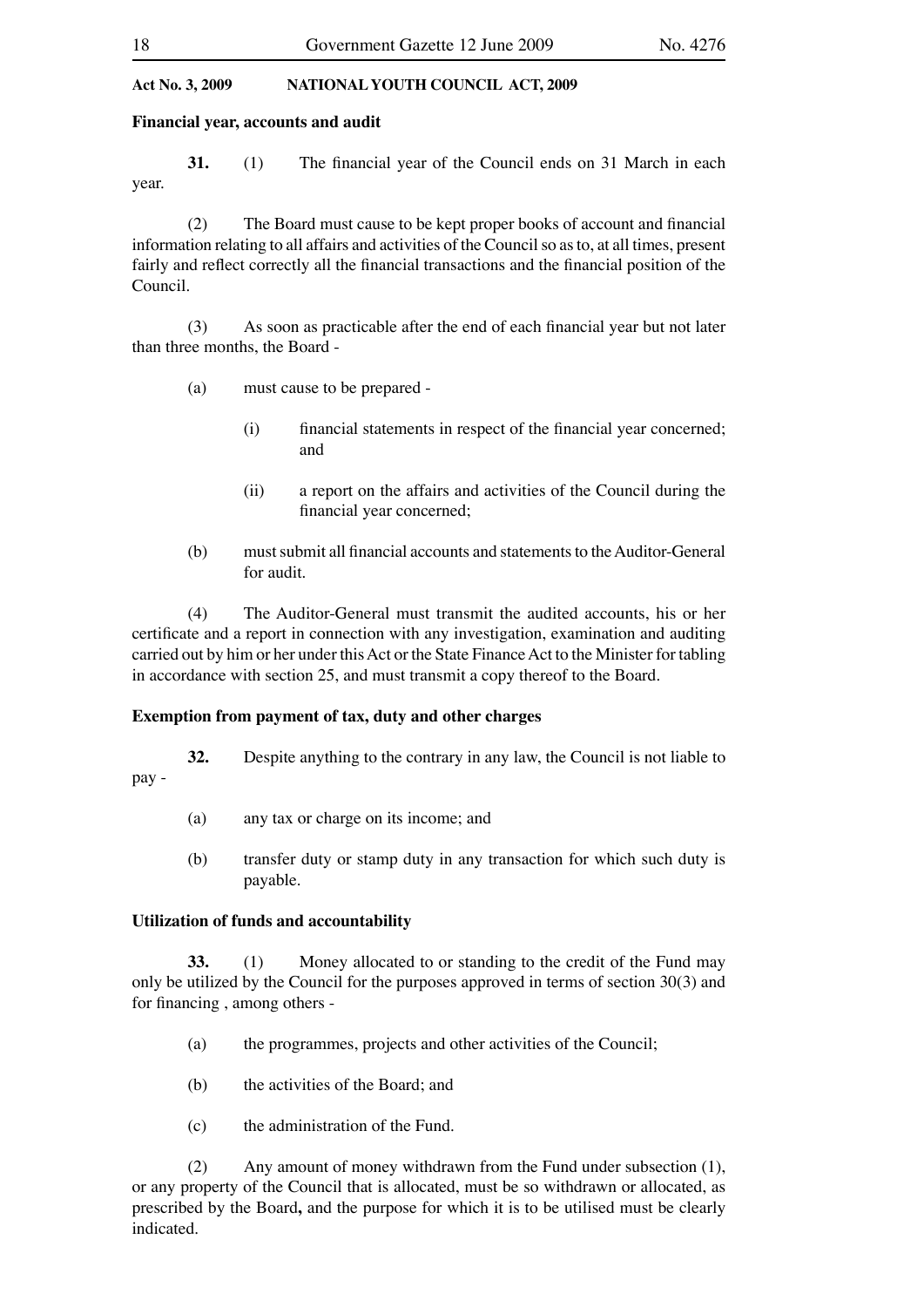#### **Liquidation of Fund**

**34.** The Fund may not be liquidated except by or under the authority of an Act of Parliament.

#### PART IV

#### ADMINISTRATION OF COUNCIL

#### **Director of Council**

**35.** (1) The Board, with the approval of the Minister, must appoint a person who has the necessary training, skills and expertise relevant to the functions of the Council as Director of the Council.

(2) The Director is the head of the administration and reports to the Board, and is  $-$ 

- (a) appointed for a term of five years, subject to a six months probation, and is eligible for re-appointment upon the expiry of that term;
- (b) the chief accounting officer of the Council;
- (c) the chairperson of the Management Committee; and
- (d) is an ex-officio member and secretary of the Board and may participate in discussions on any matter under consideration before the Board, but has no voting right on any matter before the Board.

(3) Subject to the general control and directions of the Board, the Director is responsible for -

- (a) the management of the day-to-day functions and affairs of the Council; and
- (b) the supervision and control of the activities of the employees of the Council in the course of their employment.

(4) The Director may, in writing, subject to such conditions as he or she may impose, delegate any power or assign any function conferred or imposed on him or her by or under this Act to any staff member of the Council at the management level, and is not divested of or relieved of the power or functions so delegated or assigned.

- (5) The Director may, at any time in writing -
- (a) withdraw or amend any delegation or assignment made under subsection (4); or
- (b) without prejudice of any right, set aside or vary any decision made in the exercise of delegated power.

(6) Whenever the office of the Director becomes vacant, or the Director is for any reason unable to perform his or her functions, the Board may –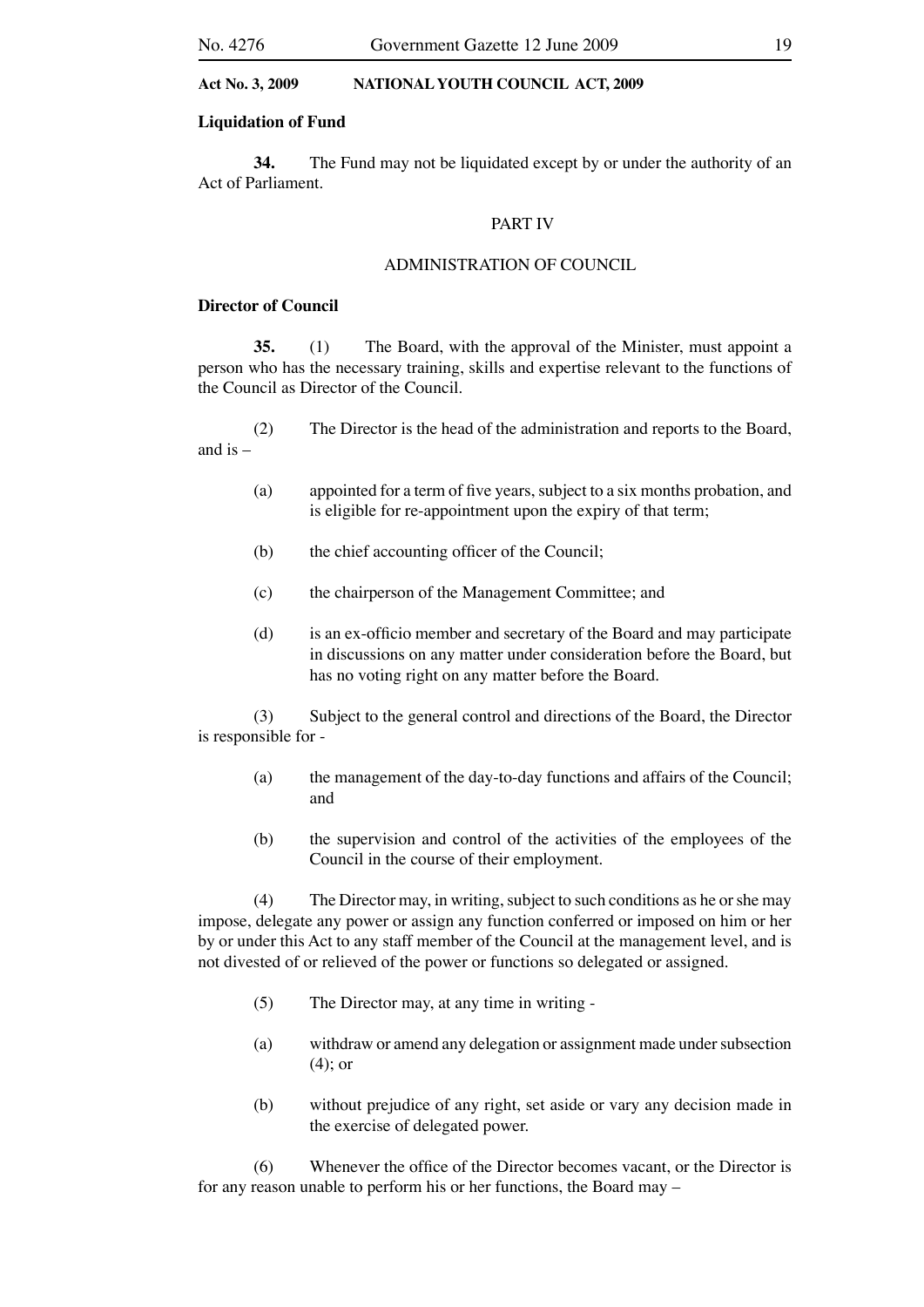- (a) designate any staff member of the Council; or
- (b) if circumstances so require, appoint any other person,

to act as Director, until the vacancy is filled or the Director is able to perform his or her functions.

(7) A person designated or appointed in terms of subsection (6) has all the powers and performs all the functions of the Director.

#### **Disqualification for appointment as Director**

**36.** A person does not qualify for appointment or to hold office as Director, if the person -

- (a) is not a Namibian citizen;
- (b) is an unrehabilitated insolvent;
- (c) is mentally unfit;
- (d) is a member of Parliament, regional council or local authority council; or
- (e) within the period of 10 years before the date of the proposed appointment, has been convicted of an offence and sentenced to a period of imprisonment without the option of a fine.

#### **Management Committee of Council**

**37.** (1) The Director, upon his or her assumption of office, must constitute the Management Committee of the Council to assist the Director in the overall day-to-day management of the functions and affairs of the Council.

(2) The Management Committee consists of the Director, who is the chairperson of the Committee, and all heads of administrative departments of the Council.

#### **Meetings of Management Committee**

- **38.** (1) The Management Committee must –
- (a) hold its meetings on dates and at places and times determined by the Director: and
- (b) cause minutes of all proceedings and decisions taken at every meeting of the Committee to be entered in books kept for the purpose.

(2) Any minutes referred to in subsection (1) which purports to be signed by the chairperson of the meeting to which the minutes relate or by the chairperson of the ensuing meeting must be accepted for all purposes as *prima facie* evidence of the proceedings of and decisions taken at the meeting concerned.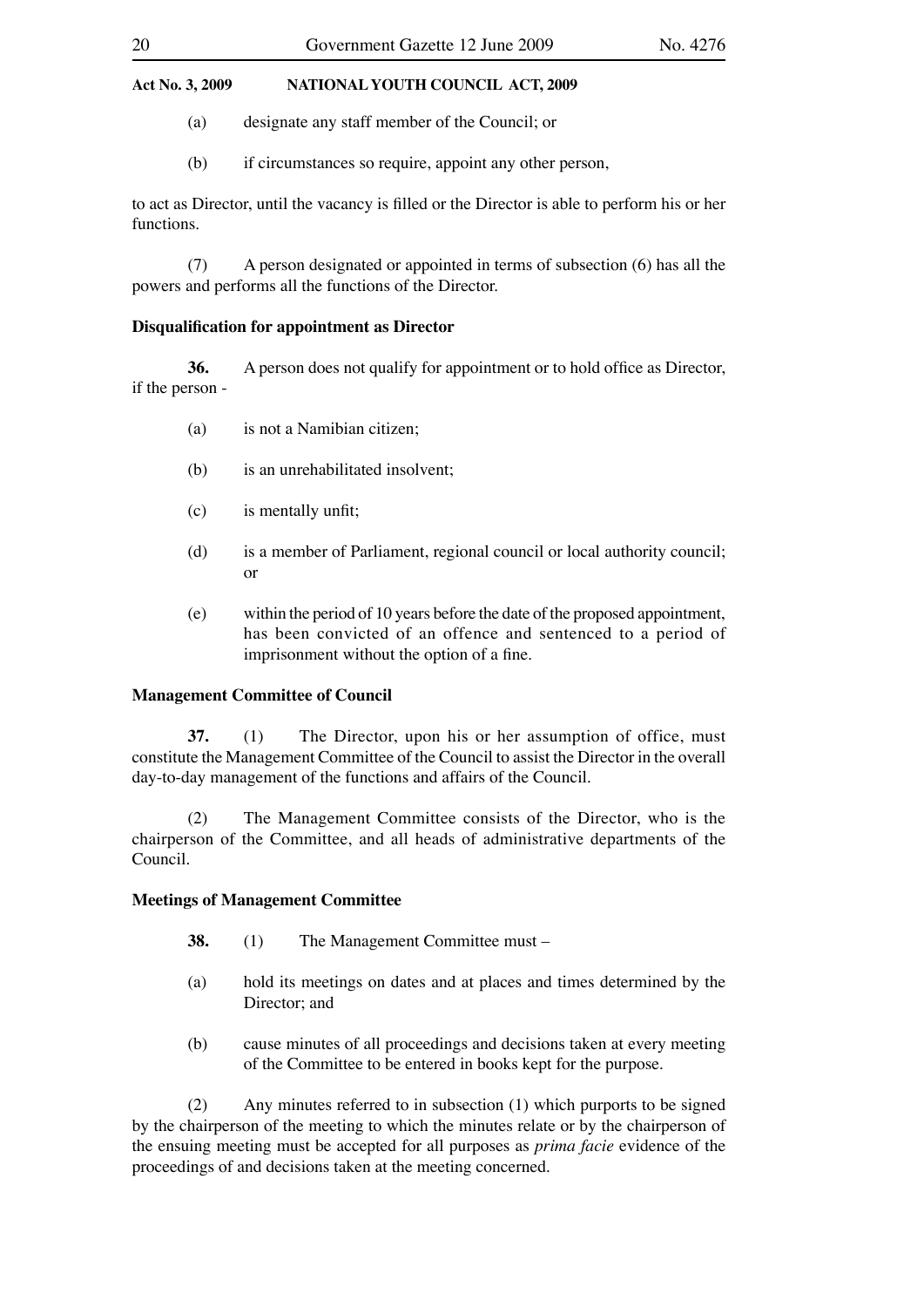#### **Staff of Council**

- **39.** (1) The Board, in addition to the Director –
- (a) upon such terms and conditions as the Board, after consultation with the Minister, may determine, may appoint such persons as the Board may consider necessary to –
	- (i) perform and conduct the day-to-day functions and affairs of the Council; and
	- (ii) give clerical and technical assistance to the Executive Chairperson, the Board, the Representative Council and the General Assembly;
- (b) may promote, suspend or discharge as prescribed any person appointed in terms of paragraph (a);
- (c) with the approval of the Minister given after consultation with the Minister responsible for finance, must pay such remuneration, allowances and other benefits, and grant such leave of absence, to employees of the Council as it may determine.
- (2) The staff of the Council must –
- (a) hold its meetings on dates and at places and times determined by the Director;
- (b) cause minutes of all proceedings and decisions taken at every meeting of the Secretariat to be entered in books kept for the purpose.

(3) Any minutes referred to in subsection (1) which purports to be signed by the chairperson of the meeting to which the minutes relate or by the chairperson of the ensuing staff meeting must be accepted for all purposes as prima facie evidence of the proceedings of and decisions taken at the meeting concerned.

#### PART V

#### YOUTH FORUMS

#### **Regional Youth Forums**

**40.** (1) There are established in all 13 regions of Namibia a regional youth forum in each region.

- (2) A regional youth forum –
- (a) coordinates activities of the youth in its region;
- (b) is the immediate representative of the Council at regional level in its region;
- (c) reports to the Representative Council once a year;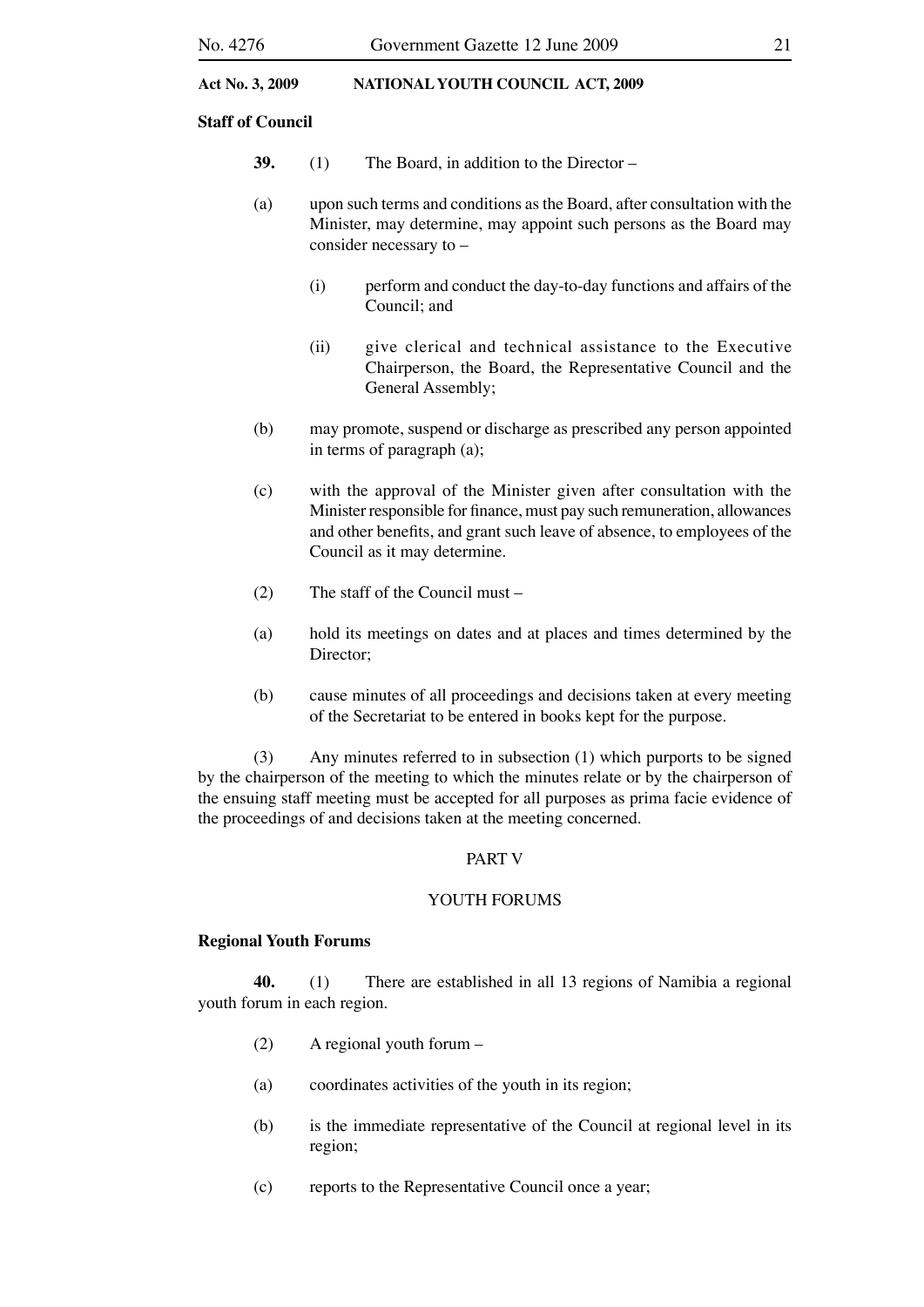- (d) must receive financial support from the Council based on the terms and conditions determined by the Board.
- (3) A regional youth forum consists of –
- (a) representatives of youth organizations and associations at regional level;
- (b) representatives of constituency executive committees; and
- (c) a regional conference that sits every fourth year and consists of
	- (i) all members of regional executive committee;
	- (ii) seven delegates from each constituency forum; and
	- (iii) all regional youth officers in the region as observers.
- (4) Each regional youth forum, at its regional conference -
- (a) must constitute its regional executive committee to administer the affairs and activities of the forum, consists of –
	- (i) all chairpersons of constituency youth forums;
	- (ii) four additional members elected by the regional conference; and
	- (iii) all regional youth officers in the region who are members by virtue their office but have no right to vote.
- (b) must elect the office bearers of the regional executive committee, consists  $of –$ 
	- (i) a chairperson;
	- (ii) a vice-chairperson;
	- (iii) a treasurer; and
	- (iv) an administrative secretary.

(5) A member of a regional executive committee serves for a term of four years of office, subject to a maximum of two terms.

#### **Constituency youth forums**

**41.** (1) There is established in every political constituency a constituency youth forum.

- (2) A constituency youth forum –
- (a) coordinates youth activities in the constituency;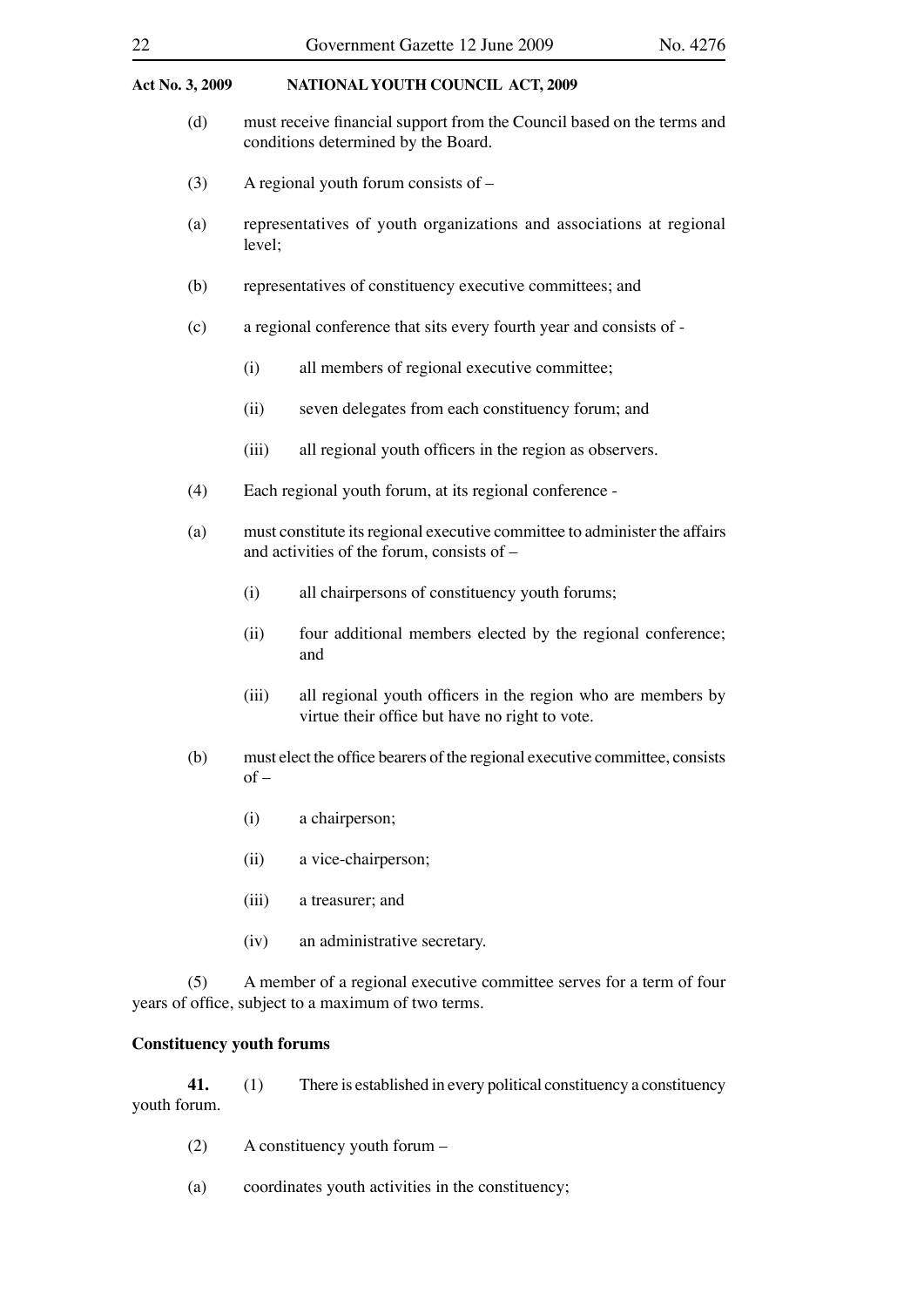- (b) is the immediate representative of the regional youth forum at the constituency level; and
- (c) reports to the regional youth forum.
- (3) A constituency youth forum consists of –
- (a) a constituency annual conference which
	- (i) is the highest policy and decision making body at constituency level;
	- (ii) sits once a year; and
	- (iii) consists of local youth groups; and
- (b) the constituency executive committee.
- (4) A constituency annual conference must –
- (a) elect its constituency executive committee that conducts the affairs and activities of the forum for a term of two years; and
- (b) elect the office bearers of the constituency executive committee, consists  $of -$ 
	- (i) a chairperson;
	- (ii) a vice-chairperson;
	- (iii) a treasurer; and
	- (iv) an administrative secretary.

#### PART VI

#### AFFILIATES

#### **Registration of youth organizations and associations as affiliates**

**42.** (1) Subject to subsection (2), a Namibian youth organization or association that –

- (a) has the aims and objectives of developing the well-being of the Namibian youth; and
- (b) conforms with the objectives of this Act is free to register with the Council as an affiliate.

(2) A youth organization or association wishes to register with the Council as an affiliate under subsection (1) -

(a) must be a national organization or association that has representation in at least seven of the 13 regions of Namibia and such representation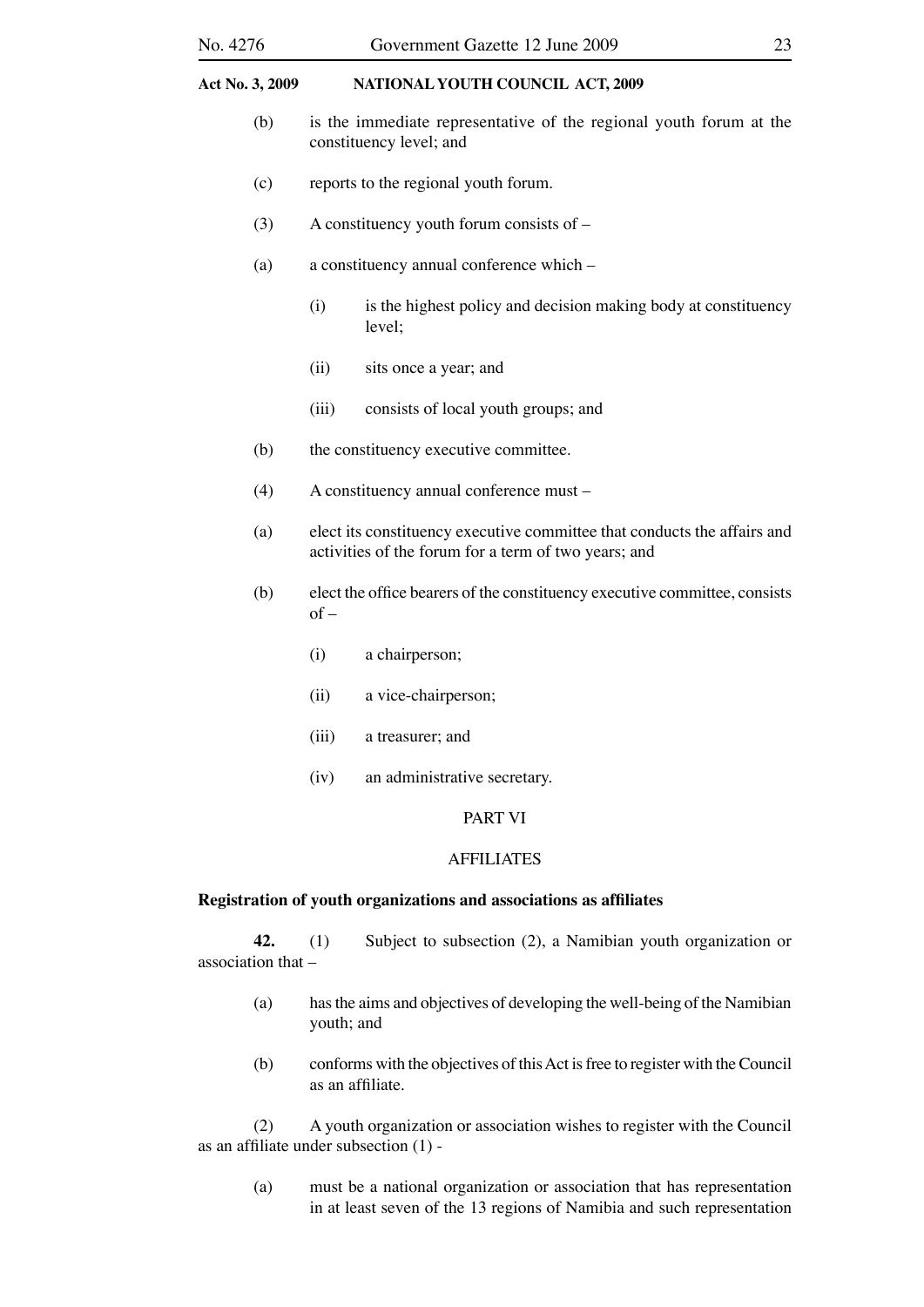must be supported by the prescribed number of registered members and established structures;

- (b) its membership must be open to all Namibians, irrespective of their colour, ethnic origin, sex, race or religion; and
- (c) must submit to the Director an application for registration in the prescribed form and manner and attach its constitution, rules**,** an applicable international legal instrument, if any, and the programme of action.

(3) Upon receipt of the application referred to in subsection (2), the Management Committee must consider the application and recommends to the Board.

(4) After considering the application and the recommendations of the Management Committee made in terms of subsection (3), the Board may approve or reject the application.

- (5) If the Board is satisfied that -
- (a) the applicant's constitution and rules and any applicable international legal instrument that have been submitted to it are true copies and are not inconsistent with this Act;
- (b) by seeking registration for the applicant, the members of the applicant are acting in good faith and for the interest of the applicant and its membership;
- (c) the membership of the applicant is open to all Namibians, irrespective of their colour, ethnic origin, sex, race or religion; and
- (d) there is likelihood that the affairs of the applicant will be properly managed,

the Board must approve the application, and register the applicant as an affiliate together with its constitution and rules and any applicable international legal instrument, if any, upon payment of the prescribed registration and membership fees.

(6) Where any amendment is made to the constitution or rules of an affiliate, or to any international legal instrument applicable to it, the affiliate must as soon as possible give particulars of the amendment to the Board for registration.

(7) A youth organization or association upon registration with the Council as an affiliate is entitled to a subsidy from the Council.

(8) The Council must keep and maintain a register of affiliates.

(9) The register referred to in subsection (8) is open to inspection by any person at the offices of the Council free of charge.

#### **Annual reports and financial statements of affiliates**

**43.** (1) Every affiliate that receives subsidy from the Council must submit to the Board not later than six months after the end of the affiliate's financial year -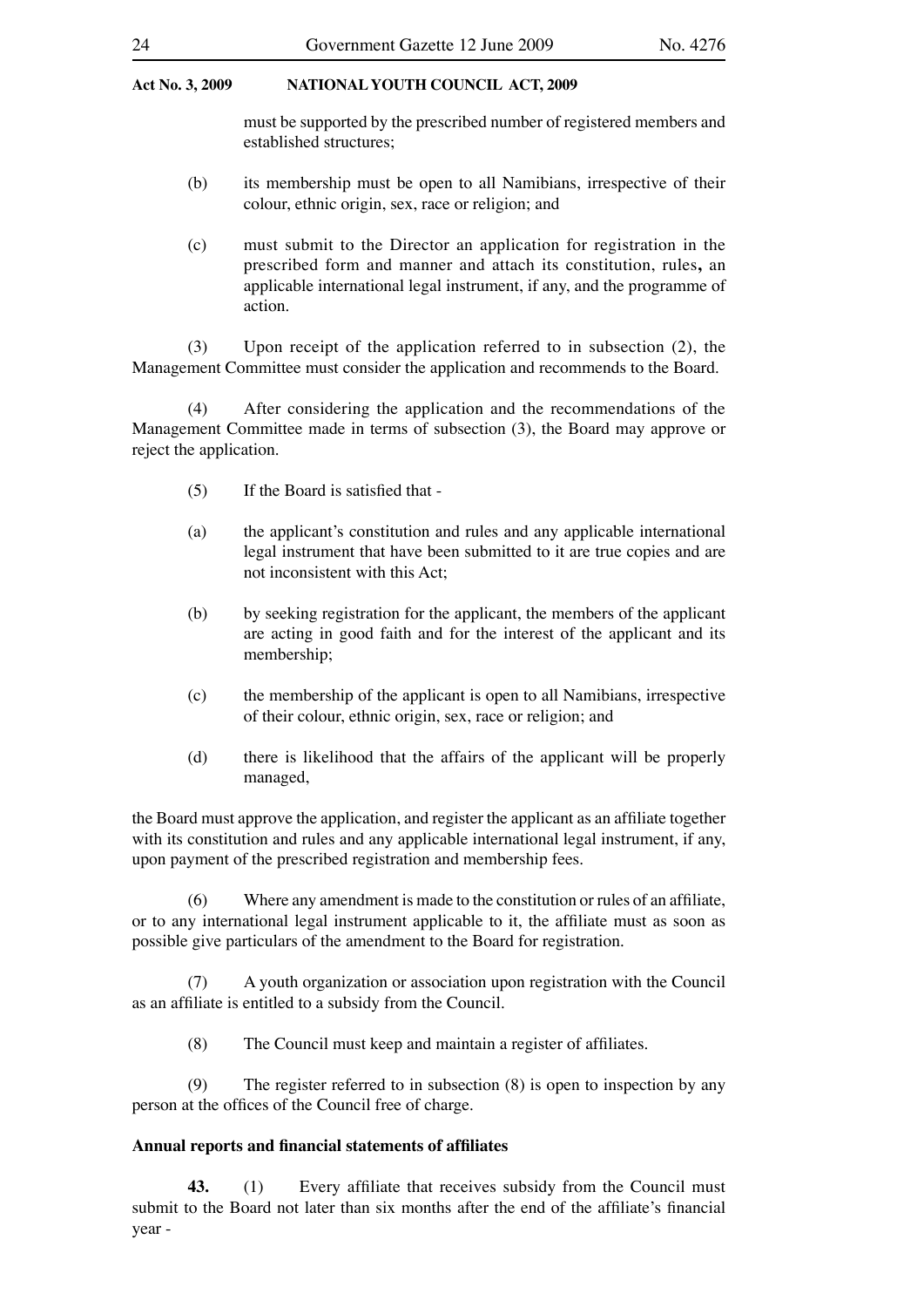- (a) a report on its activities during the financial year; and
- (b) an audited balance sheet and income and expenditure account for that financial year together with the auditor's report.

(2) Every affiliate must submit to the Board before the end of its financial year, its estimate of income and expenditure for the next financial year supported by an action plan.

(3) If the Director considers that any estimates submitted in terms of subsection (2) are not in the best interests of the members of the affiliate that submitted the estimates, the Director after discussing the estimates with the affiliate, may make a report on the estimates to the Board.

(4) When a report is made to the Board in terms of subsection (3), the Board after hearing the representation of the affiliate concerned, may require the affiliate to amend its estimates.

#### PART VII

#### GENERAL

#### **Preservation of secrecy**

**44.** (1) A person who has confidential information relating to the affairs of the Council or who obtains or has access to such information by virtue of such person's office or employment or participation in the activities of the Council in terms of this Act, may not disclose such information to any person, except –

- (a) to a person who for necessity requires it for the performance of any function or participation in the activities of the Council in terms of this Act;
- (b) where the person discloses such information in the performance of any function in terms of this Act;
- (c) where such information is required in terms of any law or as evidence in any court of law; or
- (d) with the prior written approval of the Executive Chairperson or the Director granted in respect of any matter which, in the opinion of the Executive Chairperson or the Director, is of general nature and may be disclosed in the public interest.

(2) A person who contravenes subsection (1) commits an offence and is liable to a fine not exceeding N\$8 000 or to imprisonment for a period not exceeding two years, or to both such fine and such imprisonment.

#### **National youth day and week**

- **45.** There is established –
- (a) a national day to be known as the National Youth Day that is observed and celebrated on 27 April in each year; and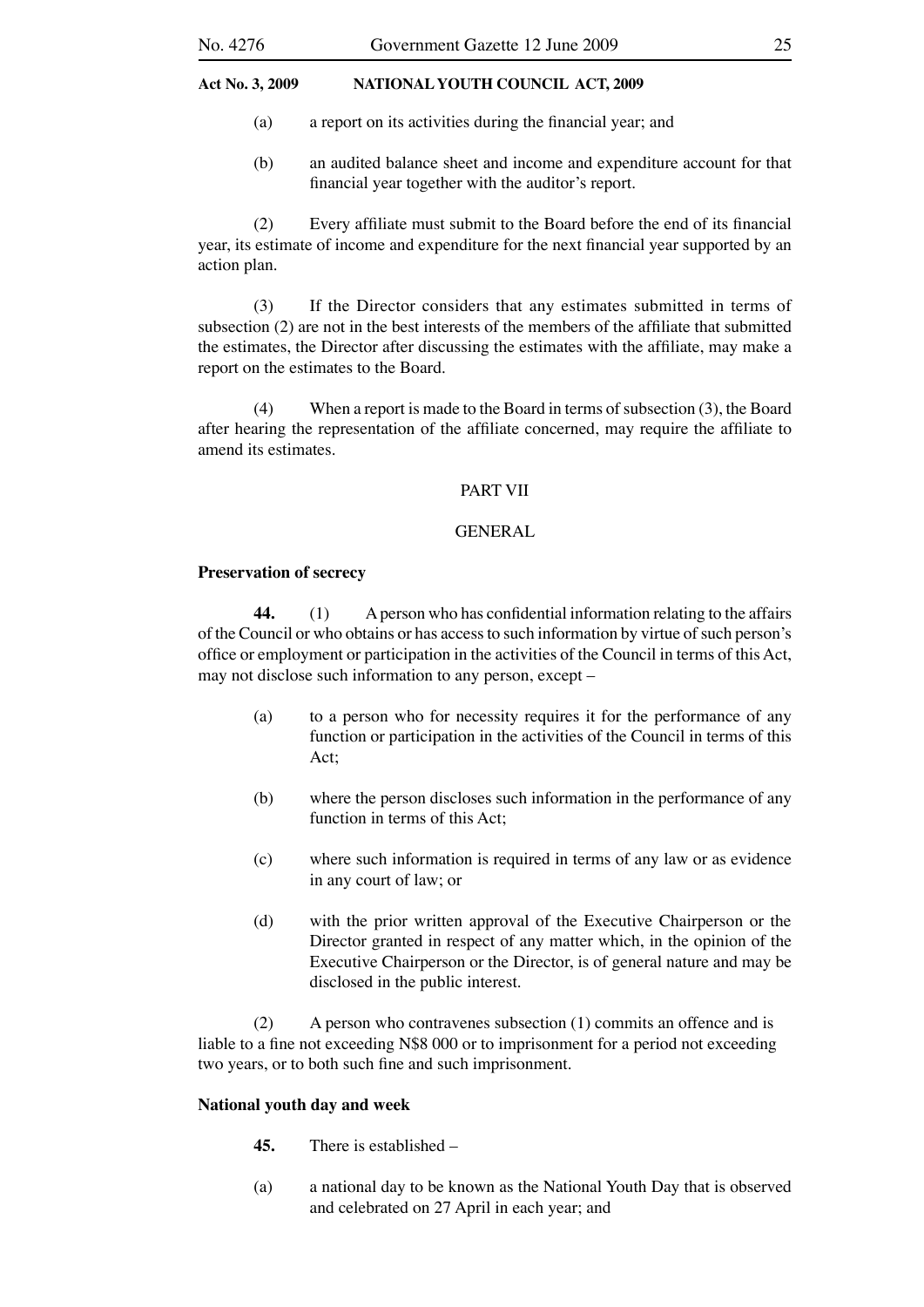(b) a national week to be known as the National Youth Week and to be observed and celebrated during the last week of April in each year.

#### **Indemnity**

**46.** The Executive Chairperson, the Director, a member of the Board or a committee, a staff member of the Council, or any other person employed in terms of this Act, is not personally liable for any loss or damage arising out of any act done or omitted to be done in good faith by the Executive Chairperson, Director, such member or person in terms of or under this Act, unless the loss or damage is due to the negligence of the Executive Chairperson, Director, such member or person or failure to comply with this Act.

#### **Transfer of property**

**47.** (1) The Minister, with the consent of the Board and the Minister responsible for Finance, on the date determined by the Minister, may –

- (a) transfer ownership or make available under agreement of lease to the Council -
	- (i) any State land which before that date was being used for or in connection with the activities of the Council; or
	- (ii) any other State land; or
- (b) transfer and assign to the Council any other assets and other liabilities, rights and obligations of the State which relate to or are connected with the conduct of the activities of the Council.

(2) The Minister must cause the assets, liabilities and obligations transferred and the date of transfer determined in terms of subsection (1) to be published in the *Gazette*.

(3) Despite any other law to the contrary, the Council, with effect from the transfer date, is vested with the ownership of the land and rights to that land and charged with the liabilities and obligations transferred or assigned to it in terms of subsection (1).

(4) A certificate issued by the Minister in which it is stated that any State land or servitude or other real right or lease or other asset or right described in that certificate has been transferred to the Council in terns of subsection (1) is sufficient proof that such land or right so described vests in the Council.

- (5) On submission of a certificate referred to in subsection  $(4)$  –
- (a) to the Registrar of Deeds; or
- (b) to any person in charge of any office where a register or record of the ownership of or entitlement to the land, asset or right described in the certificate is being kept,

the Registrar or the person must make such entries in or on any relevant register, title deed or other document in his or her office or submitted to him or her as may be necessary to effect transfer in the name of the Council.